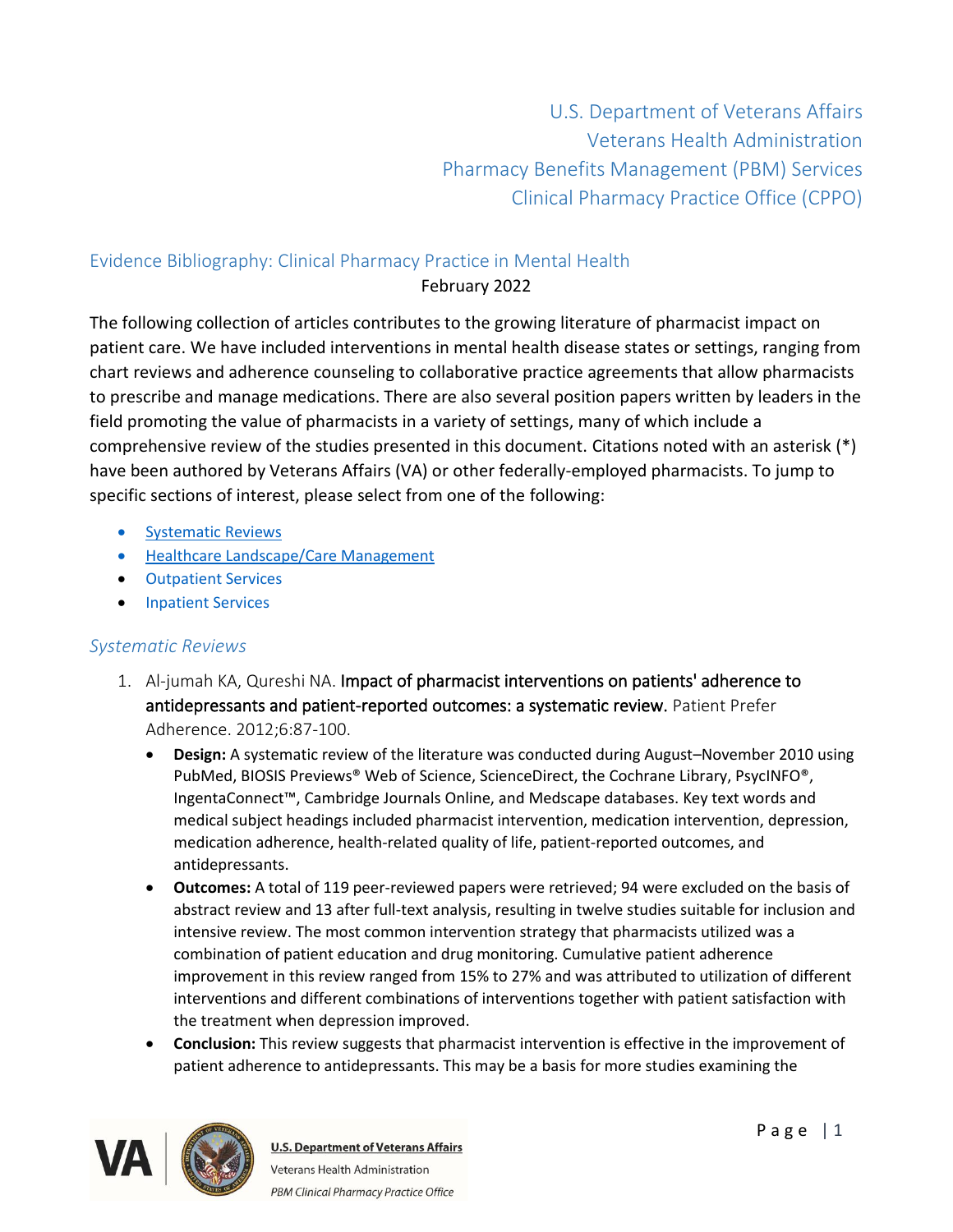effectiveness of innovative interventions by pharmacists to enhance patient adherence to antidepressant medications.

- 2. Rubio-Valera M, Chen TF, O'Reilly CL. New roles for pharmacists in community mental health care: a narrative review. Int J Environ Res Public Health. 2014;11(10):10967-90.
	- **Design:** Narrative review of the literature for pharmacist interventions in mental health care
	- **Section 1:** Role of mental health pharmacists on interdisciplinary teams and early detection of mental illness. This section describes the many existing practices for pharmacists and their roles in medication management and offers suggestions for potential inclusion in other settings. Some examples that have been published (and are available within this document) include benzodiazepine de-prescribing in prison populations, improving access to substance use disorder care in a community health setting (Wong et al, 2011), and improving rates of prescribing medications for alcohol use disorder (Dimitropoulos et al, 2018).
	- **Section 2:** Describes pharmacists' role in supporting quality use of medications by targeting medication reviews, adherence, and polypharmacy, especially considering medications are the primary modality of treatment for mental illnesses such as bipolar disorder, schizophrenia, and depression. There is a focus on medication reviews in nursing homes and residential care facilities as polypharmacy tends to be highly prevalent in these populations. Educational interventions to improve adherence and reducing antipsychotic polypharmacy is also addressed.
	- **Section 3:** Barriers and facilitators to the implementation of mental health pharmacy services with a focus on organizational culture and mental health stigma. In community pharmacies, the dichotomy of business vs professional roles may hinder efforts to reduce polypharmacy or suggest non-pharmacologic treatments. This section includes several studies showing how stigma can interfere with medical care received by those with mental illness in addition to strategies to reduce stigma during pharmacy training.
- 3. Richardson TE, O'Reilly CL, Chen TF. A comprehensive review of the impact of clinical pharmacy services on patient outcomes in mental health. Int J Clin Pharm. 2014;36(2):222-32.
	- **Design:** Studies included needed to demonstrate a process or program conducted by pharmacists in a hospital setting, which directly involved mental health patients or mental healthcare providers.
	- **Outcomes:** 
		- $\circ$  Outcomes as a result of clinical pharmacists were measured in 11 out of the 18 studies reviewed. Clinical outcomes were reported in 7 studies, economic outcomes in 2 studies, and 1 study reporting humanistic outcomes. One study reported both clinical and economical outcomes being achieved as a result of a clinical pharmacist service.
		- o The remaining 7 studies focused on the direct impact of the clinical pharmacist service such as the implementation rate of recommendations.
	- **Conclusion:** This review suggests that clinical pharmacists play a wide variety of roles in the provision of inpatient mental healthcare.
- 4. \*Basit SA, Mathews N, Kunik ME. Telemedicine interventions for medication adherence in mental illness: A systematic review. Gen Hosp Psychiatry. 2019;62:28-36.
	- **Design:** This comprehensive review looked at randomized controlled trials involving telemedicine interventions for patients with depression, bipolar disorder, or schizophrenia, including outcome data of medication adherence

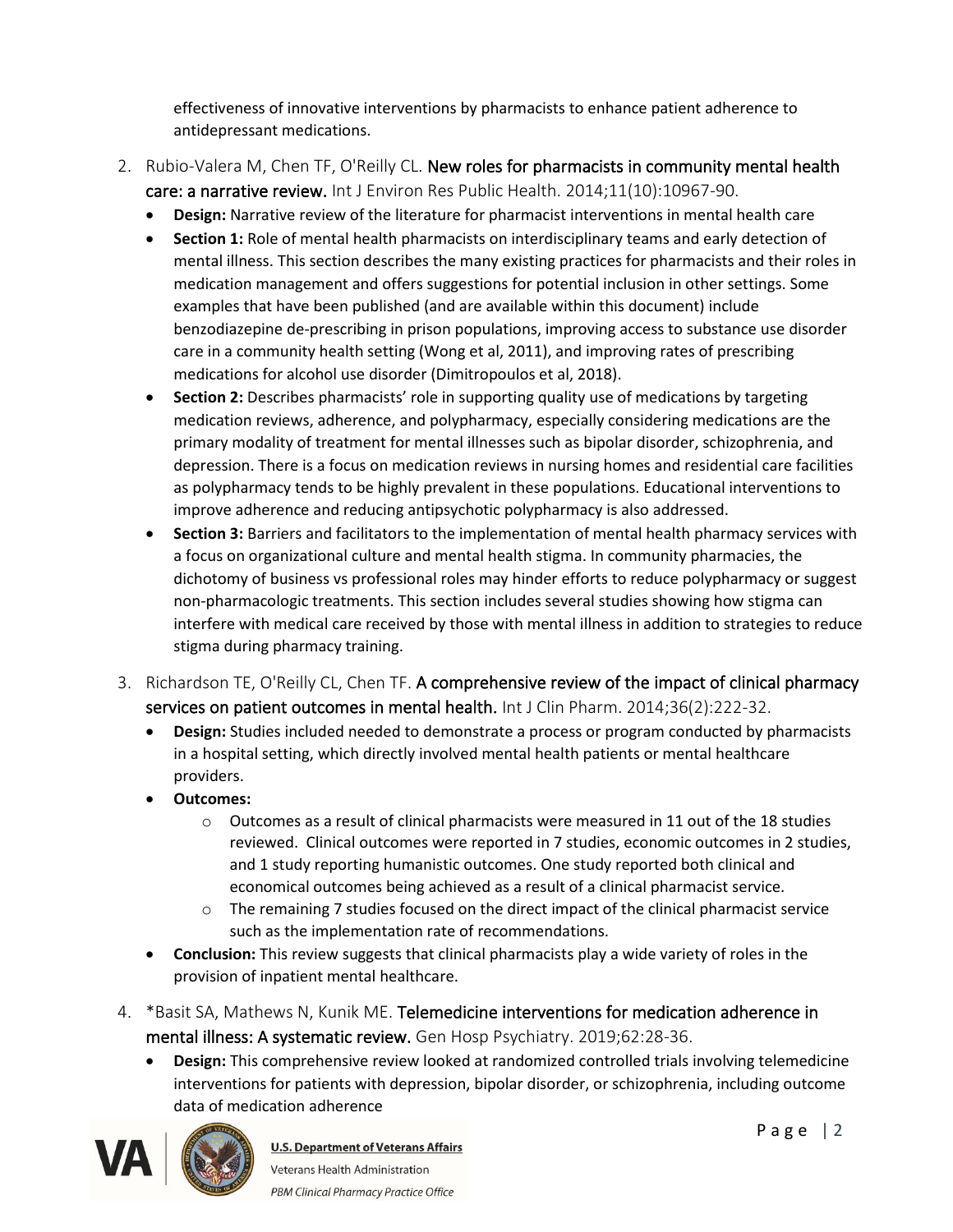- **Outcomes:**
	- o 17 articles were uncovered, with 11 high-intensity interventions
	- o Most commonly, telemedicine interventions were completed via telephone
	- o Efficacy for adherence was demonstrated in 9 studies
- **Conclusions:** Telemedicine interventions can positively impact patient adherence for those with mental illness.

#### <span id="page-2-0"></span>*Healthcare Landscape/Care Management*

- 1. Giberson S, Yoder S, Lee M. Improving patient and health system outcomes through advanced pharmacy practice. A report to the U.S. Surgeon General. Office of the chief pharmacist. U.S. Public Health Service. Commissioned Corps of the U.S. Public Health Service. Available at: https://dcp.psc.gov/osg/pharmacy/sc\_comms\_sg\_report.aspx. Accessed March 25, 2016.
	- **Summary:** A 2011 report by the Surgeon General discussed the expanding role of pharmacists in improving health care delivery. The report discussed the challenges of healthcare access, workforce shortages, safety, quality, and cost. The report focused on four main discussion points:
		- $\circ$  First, pharmacists' services after a patient's initial diagnosis include performing patient assessments, having prescriptive authority to manage chronic diseases, ordering/interpreting/monitoring labs, and developing relationships with patients for follow up care.
		- $\circ$  Second, pharmacists should be recognized as health care providers as currently the Social Security Act or Centers for Medicare and Medicaid Services do not recognize pharmacists as providers.
		- o Third, the Surgeon General expressed concerns for sustaining clinical pharmacist services.
		- o Finally, the Surgeon General's report reviewed 298 research studies that found pharmacists improved patient outcomes, increased access to care, enhanced costeffectiveness, and assured patient safety.
- 2. Wheeler A, Crump K, Lee M, et al. Collaborative prescribing: a qualitative exploration of a role for pharmacists in mental health. Res Social Adm Pharm. 2012;8(3):179-92
	- **Design:** Focus group interviews were conducted to identify themes of health professional and consumer attitudes and believes relating to clinical pharmacy specialists in mental health with advanced scopes of practice.
	- **Outcomes:** 
		- $\circ$  Widespread acknowledgment of the role of clinical pharmacy specialists as collaborative prescribers in mental health and as integral members of the multidisciplinary team
		- o Consumers were unaware of pharmacists' role in secondary care
		- $\circ$  Concerns regarding demonstrating competence, practitioner role/boundary confusion, insufficient training and workforce development, hesitancy by pharmacists to extend role, consumer awareness, and public perception of the traditional pharmacist role were identified.
		- $\circ$  Solutions discussed included education by the profession; relationship building, training, and robust competency assessments; and a structured framework for implementing a collaborative prescribing model.

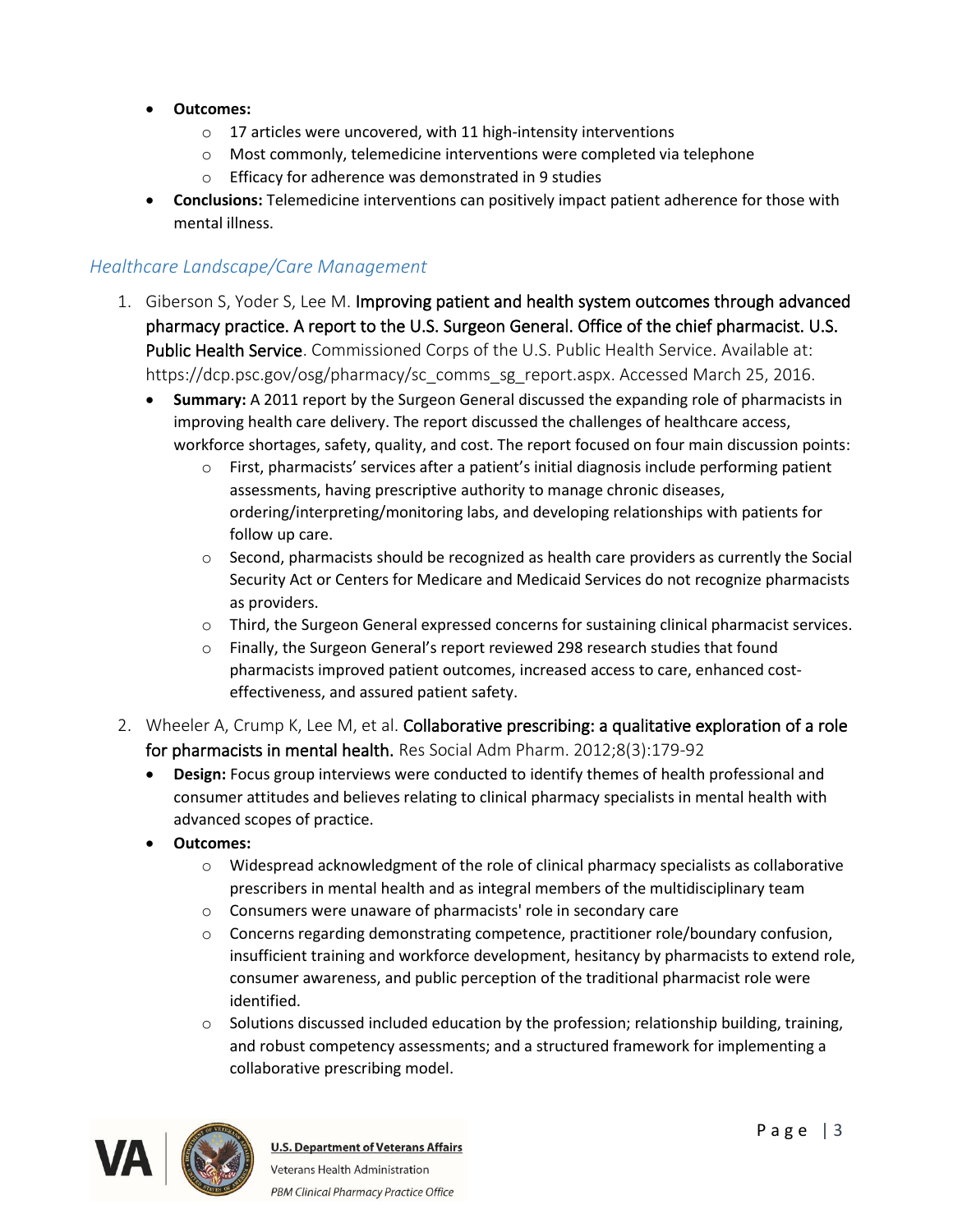- **Conclusion:** This study suggests there was recognition and acceptance of the role that clinical pharmacy specialists could play in contributing to the care of mental health consumers as collaborative prescribers; their medication expertise being highly regarded.
- 3. McInnis T, Strand LM, Webb CE. The Patient Centered Medical Home: Integrating Comprehensive Medication Management to Optimize Patient Outcomes. 2nd ed. Washington, DC: Patient Centered Primary Care Collaborative, 2012.
	- **Summary:** The Patient-Centered Primary Care Collaborative published a resource guide in 2012 entitled "Integrating Comprehensive Medication Management to Optimize Patient Outcomes." This guide outlines how pharmacists promote the safe, appropriate, and effective use of medications with a demonstrated return on investment by providing effective medication management.
- 4. Bodenheimer TS, Smith MD. Primary care: proposed solutions to the physician shortage without training more physicians. Health Aff (Millwood). 2013;32(11):1881-1886.
	- **Summary:** The article discusses how non-physicians can help address the increasing shortage of primary care physicians in the United States. As demand for primary care services is projected to increase, the supply of primary care physicians is continuing to decline. Authors propose that nonphysician professionals such as pharmacists and nurses are essential in saving time for physicians, providing quality care to patients, and improving patient satisfaction. Non-physician healthcare professionals have the capability to offer preventative care, acute care, and chronic care for a variety of conditions and diseases. As an example, pharmacists may act as a coach and regularly follow-up with patients that have chronic conditions like diabetes.
	- **Conclusion:** Overall, it is predicted that 24% of physician time can be saved by delegating tasks to other non-physician professionals. Other methods of addressing the shortage of primary care physicians include improved technology and increased patient involvement in self-care.
- 5. Mckee JR, Lee KC, Cobb CD. Psychiatric pharmacist integration into the medical home. Prim Care Companion CNS Disord 2013;15(4).
	- **Summary:** Authors discussed the benefits of integrating psychiatric pharmacists into the patientcentered medical home (PCMH). To address a lack of coordination between behavioral health and primary care providers, the clinical services of psychiatric pharmacists may particularly help reduce costs within a PCMH. Patients with mental illness have higher rates of hospitalizations than those without mental illness, and they are at risk for stigmatization from other members within the population. When integrated into the healthcare team, psychiatric pharmacists may promote appropriate medication use, safety, effectiveness, and adherence through comprehensive medication management (CMM). Psychiatric pharmacists can help reduce costs, considering that CMM services conducted by pharmacists result in an average return on investment of 3:1 to 5:1. The College of Psychiatric and Neurologic Pharmacists (CPNP) advocates for more role-recognition and reimbursement for clinical pharmacists.

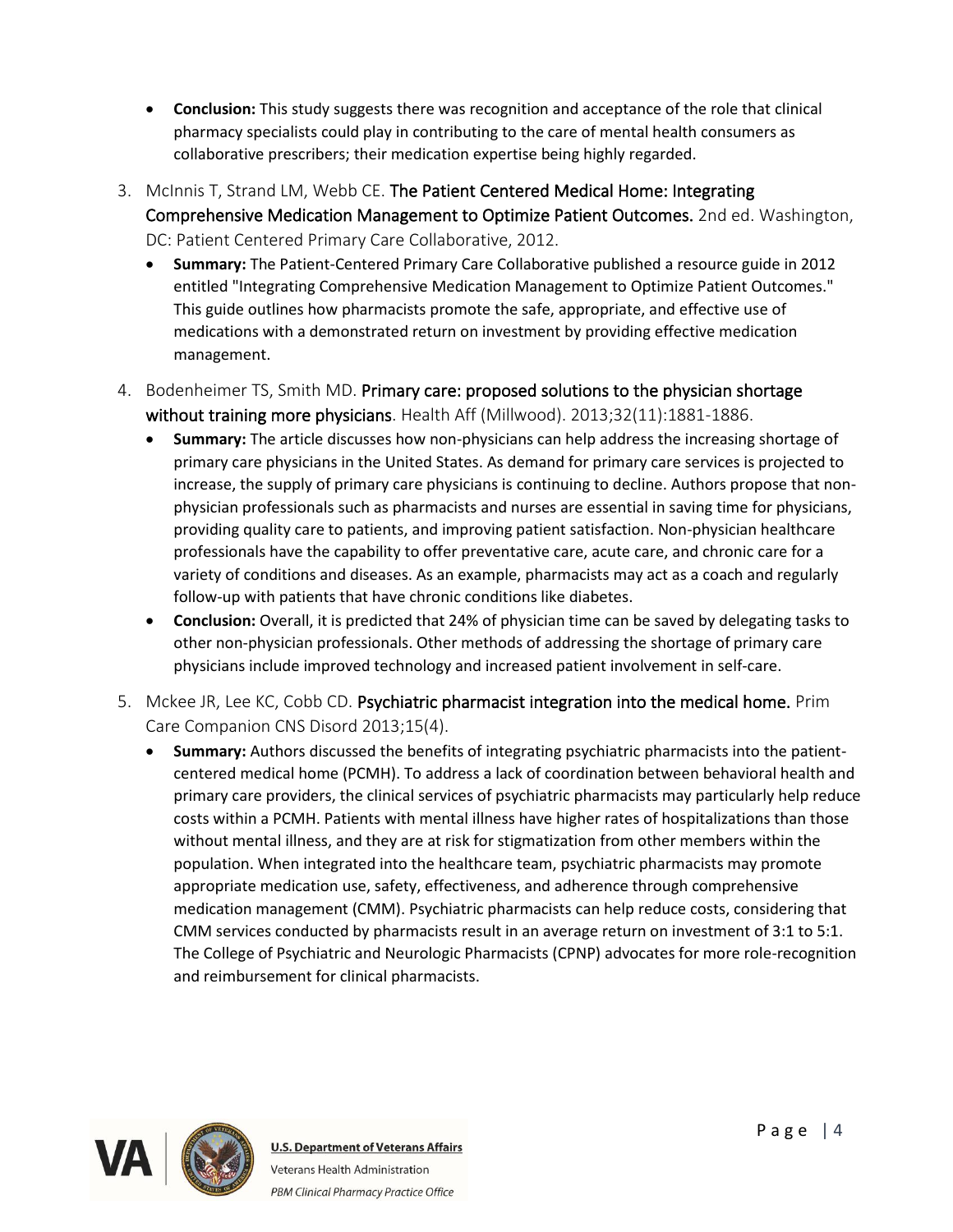- 6. Smith MD, Bates DW, Bodenheimer TS. Pharmacists belong in accountable care organizations and integrated care teams. Health Aff (Millwood). 2013;32(11):1963-70. doi: 10.1377/hlthaff.2013.0542.
	- **Summary:** Discussed the importance of developing a team-based approach for healthcare. Medical homes, accountable care organizations, and community-based care teams should have pharmacists included on their multidisciplinary teams. Pharmacists participating at the full level of their licenses can help solve complex medical problems and offer CMM services. Multiple studies showed the involvement of pharmacists improved patient outcomes. Some challenges that prevent the widespread adoption of pharmacists into healthcare teams are company policies and lack of recognition of pharmacists as reimbursable providers.
- 7. Patel MS, Arron MJ, Sinsky TA, et al. Estimating the staffing infrastructure for a patientcentered medical home. Am J Manag Care 2013;19(6):509-516.
	- **Design:** Authors interviewed nine administrators of patient-centered medical homes (PCHMs) who either published approaches of their practice model in a peer-reviewed journal or presented their results at an academic meeting. Interviews were conducted by telephone.
	- **Conclusion:** As a result, authors estimated that 4.25 full-time equivalents (FTEs) of personnel should be required for every physician FTE, including 0.2 FTE pharmacist time. Compared to the base-case, 4.25 FTEs would result in a 59% increase of staffing personnel within a physician's panel. More reimbursement would be necessary to support an increase in staff members, since \$4.68 per member per month is the estimated incremental cost for additional staffing compensation. In a PCMH, improved healthcare outcomes have potential to outweigh additional staffing compensation. The study was limited because of a wide variation in staffing ratios and compensation between different practices in the sample.
- 8. Valkova S, Gorokhovich M, Sacks N. Avoidable costs in U.S. healthcare (06/2013). IMS Institute for Healthcare Informatics Web site.
	- **Summary:** The IMS Institute for Healthcare Informatics released a report to describe the national impact of unnecessary healthcare expenditures, and authors proposed ways of reducing avoidable healthcare costs. The report stated that \$213 billion of avoidable medication-related costs pertain to six different categories: nonadherence to medication, delayed care, antibiotic misuse, medication errors, inadequate use of generic drugs, and polypharmacy in the elderly. Nonadherence accounts for the largest portion of avoidable costs related to medication, and most of these expenses are spent towards hospital admissions. To support savings in healthcare costs, the report included case-by-case examples of how organizations conducted interventions to reduce healthcare costs. Authors also identified which type of stakeholders would benefit from various types of interventions. The report concluded that a team-based approach is required to significantly reduce unnecessary healthcare costs.
- 9. Nigro SC, Garwood CL, Berlie H, et al. Clinical pharmacists as key members of the patientcentered medical home: an opinion statement of the Ambulatory Care Practice and Research Network of the American College of Clinical Pharmacy. Pharmacotherapy 2014;34(1):96-108.
	- **Summary:** The ACCP Ambulatory Care Practice Research Network (PRN) wrote an opinion statement about the integration of pharmacists into the PCMH. In the article, authors encouraged pharmacists to assume clinical, team-based roles within the PCMH. Research shows that pharmacists can improve patient care outcomes in a quality and cost-effective manner. However,

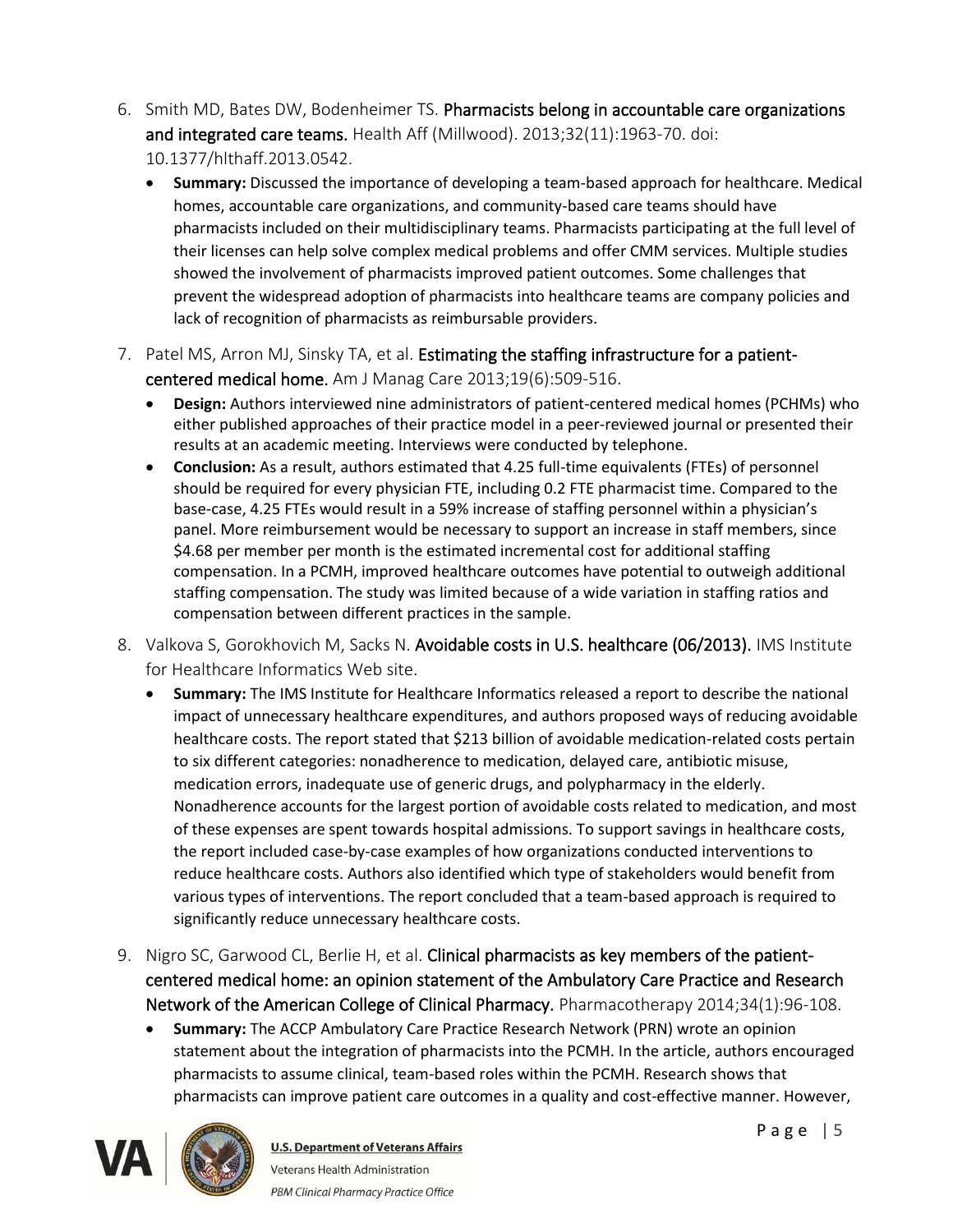ongoing development of best practice models is needed to help promote recognition of pharmacist value by third-party payers. The article reviews key primary literature related to the impact of a clinical pharmacist in team-based care. The article additionally described many examples of innovative practice models used by other ACCP members. Authors also conducted a survey, in which 330 ACCP members were asked about involvement within their practice site.

- **Outcomes:** Most pharmacists frequently participated in medication reconciliation and comprehensive medication management but had limited involvement with immunizations and implementing quality improvement projects.
- 10. Lunner K, Smith MD, Peña C. Optimized medication use: A growing priority for ACOs (03/2014). Leavitt Partners Web site.
	- **Summary:** In this article, the Leavitt Partners Center provides a review of the challenges and solutions of optimizing medication use in an accountable care organization (ACO). Medicationrelated issues pertain to 58% of quality metrics established by the CMS, and commercial ACOs often incorporate medication use issues into their quality measurements. Pharmacists help improve direct patient care through medication reconciliation, comprehensive medication reviews, medication adherence promotion, and chronic disease management. Some challenges of improving medication use include lack of payment for pharmacists, competing priorities for the ACO, limited data about reduced future costs from pharmacists, and lack of understanding about the role of clinical pharmacists. Pharmacists are in a unique position to improve quality of care and reduce costs associated with ACOs by addressing challenges associated with optimal medication use.
- 11. Members of the PCPCC Medication Management Task Force. Integrating comprehensive medication management to optimize patient outcomes (06/2014). Patient-Centered Primary Care Collaborative Web site. Available at:

https://www.pcpcc.org/sites/default/files/media/medmanagement.pdf. Accessed April 4, 2016.

• **Summary:** Pharmacists and physicians within the PCPCC task force wrote this article to describe the role of comprehensive medication management (CMM) in primary care. CMM promotes better health outcomes by assuring appropriate, safe, effective, and adherent use of medications. The CMM should consist of an assessment of a patient's medication needs, identification of drugrelated problems, care plan development with personalized goals, and patient follow-up with objective quality measures. Authors described how to implement pharmacist referrals for CMM into practice. Physicians often refer patients to another pharmacist within their own practice, since primary care sites often employ full-time and part-time clinical pharmacists. In other practices, physicians may refer a patient to a pharmacist practitioner in the community setting. The article provides CPT codes that can be used for CMM conducted by pharmacists and also describes when it is appropriate to use certain billing codes. In addition, the article mentions other payers for pharmacist services such as Medicare Part D, some state programs, and private sector payers.

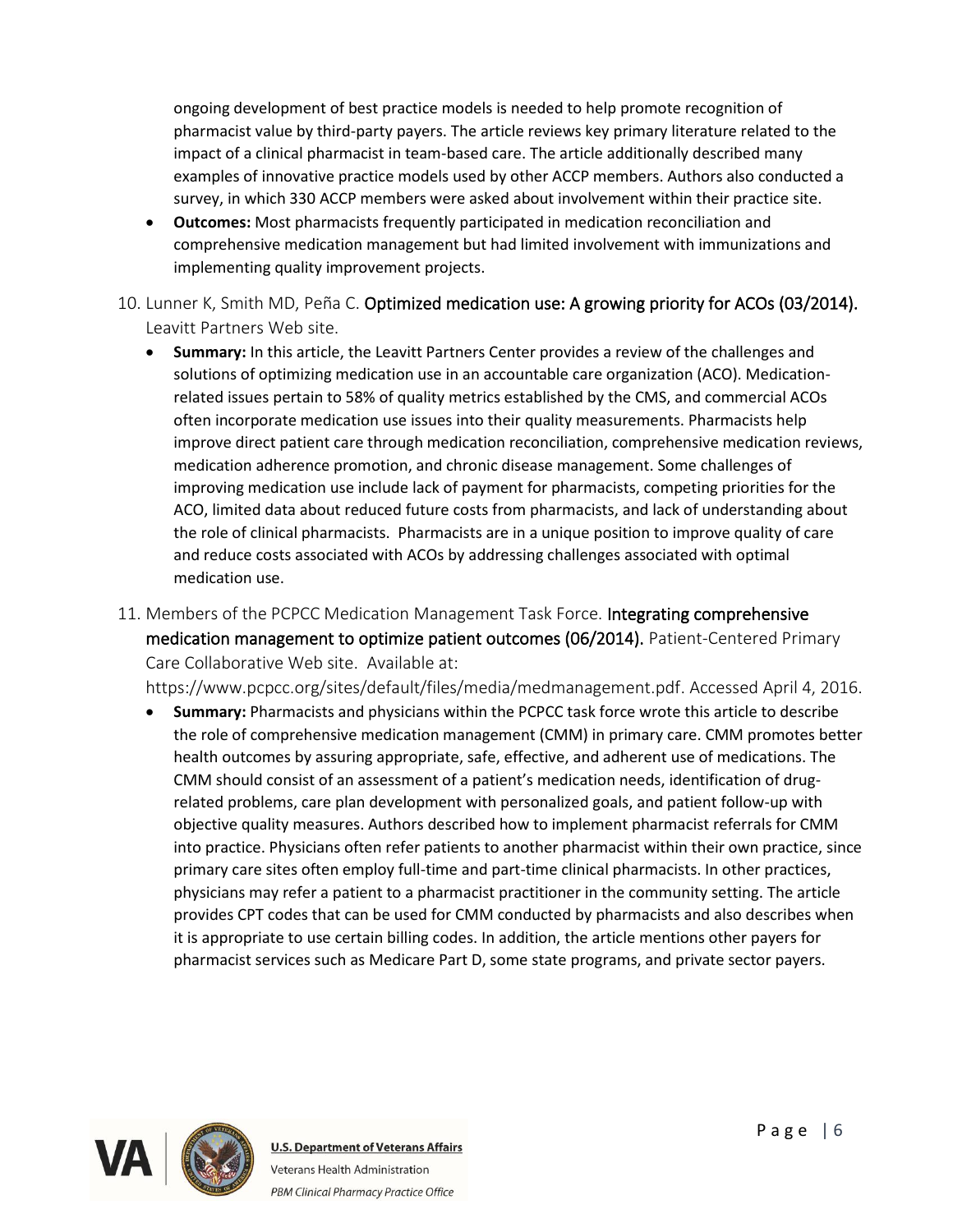12. Morrison C, Glover D, Gilchrist S, et al. A Program guide for public health partnering with pharmacists in the prevention and control of chronic diseases. National center for chronic disease prevention and health promotion. CDC Web site. Available at: https://www.cdc.gov/dhdsp/programs/spha/docs/pharmacist\_guide.pdf. Accessed March 25,

2016.

- **Summary:** The CDC paper summarized the current role of the pharmacist; defined MTM, CMM, and collaborative drug therapy management; provided an overview of pharmacists' scope of practice; and offered evidence to support the role of pharmacists in team-based health care. The paper referenced the Asheville Project that showed that 69% of patients achieved their cholesterol goal and 81% of patients achieved their hypertension goals after meeting with a pharmacist.
- 13. Goldstone LW, DiPaula BA, Caballero J, Park SH, Price C, Slater MZ. Improving medicationrelated outcomes for patients with psychiatric and neurologic disorders: value of psychiatric pharmacists as part of the health care team. Ment Health Clin. 2015;5(1):1-28. DOI: 10.9740/mhc.2015.01.001.
	- **Summary:** The purpose of this paper is to discuss the impact of psychiatric pharmacists and the ways in which they, as part of a collaborative team, can improve medication related outcomes for patients with psychiatric or neurologic disorders. The paper's authors describe the expertise and skills of psychiatric pharmacists and the associated positive outcomes for patients with these disorders. Psychiatric pharmacists have specialized knowledge, skills, and training or substantial experience working with patients with psychiatric or neurologic disorders. As part of the collaborative team with a physician, psychiatric pharmacists can provide comprehensive medication management (CMM), a direct patient care service, to patients with psychiatric or neurologic disorders. CMM is a standard of care in which all medications for an individual patient are assessed to determine appropriateness, effectiveness, safety, and adherence. Studies have shown that when psychiatric pharmacists are included as part of the collaborative team with a physician, medication-related outcomes for patients with psychiatric or neurologic disorders improve.

14. Isasi F, Krofah E. The expanding role of pharmacists in a transformed health care system (1/13/2015). National Governors Association Center for Best Practices Web site. Available at: https://www.nga.org/wp-content/uploads/2020/08/1501TheExpandingRoleOfPharmacists.pdf. Accessed March 25, 2016.

• **Summary:** The National Governors Association summarized the current role of pharmacists and the future direction of pharmacy. Pharmacists under collaborative practice agreements are in a unique position to offer more direct patient care focusing on chronic diseases. Forty-eight states allow pharmacists to collaboratively work with providers. However, state and administrative barriers limit pharmacists' roles in direct patient care. Four states, California, North Carolina, Montana, and New Mexico, have the designation of advanced pharmacy practice (APP). Pharmacists under a collaborative practice agreement with the designation of APP have the ability to prescribe certain medications and be compensated for their services. Compensation for pharmacy services is not universal nor recognized by all insurance companies. Medicaid provides compensation for direct patient care in 15 states and MTM services in 9 states. Barriers that limit

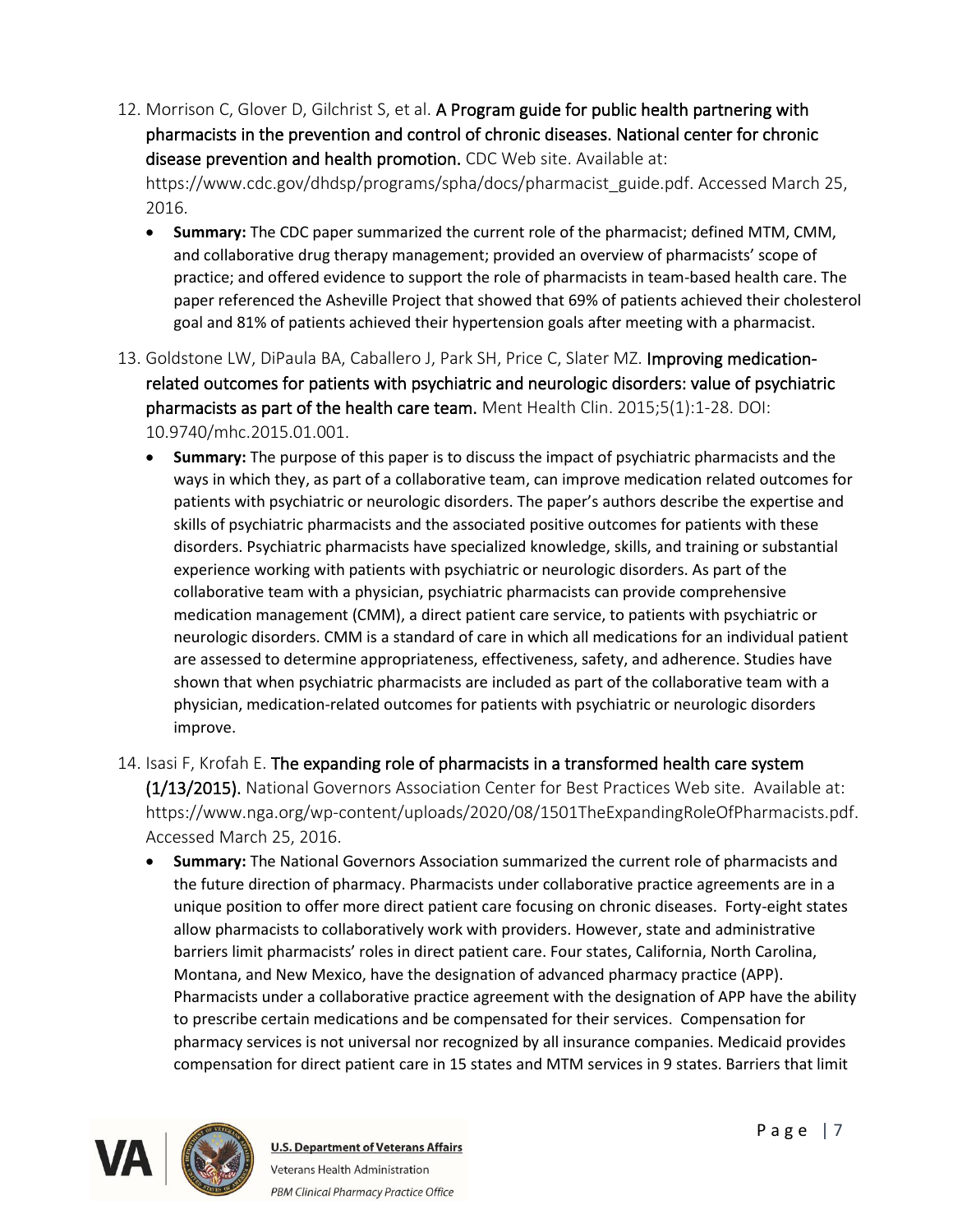pharmacists from offering direct patient care are inconsistent reimbursements and not having access to patients' health record.

- 15. \*Gören JL, Rose AJ, Smith EG, Ney JP. The Business Case for Expanded Clozapine Utilization. Psychiatr Serv. 2016;67(11):1197-1205.
	- **Summary:** This business case analysis investigates the health care cost savings of increasing clozapine use in those with treatment-resistant schizophrenia. Analysis showed this VHA hospital would save \$22,444 per Veteran, primarily by way of 18.6 fewer inpatient days per patient.
- 16. National Council for Behavioral Health. The Psychiatric Shortage: Causes and Solutions. 2017 Mar 28.
	- **Summary:** The report concluded that with the shortage of psychiatrists, training new psychiatrists and increasing the number of psychiatrists by itself, will not be sufficient to improve access and the quality of care. The expanded use of other providers, including Mental Health Clinical Pharmacy Specialists (MH CPS) that can prescribe psychiatric medications, is a necessary strategy in the face of the declining number of psychiatrists. Mental Health CPS are an emerging workforce that has special expertise in patients with complex medications regimens, such as those in community mental health. For complex patients, the MH CPS represents a key resource for managing multiple medications. Additional recommendations were related to training programs incorporating telepsychiatry, integrated behavioral health, team-based care, population health management, collaboration with other psychiatric prescribers, leadership, team building and management. These topics have been well integrated into PGY2 Psychiatric Pharmacy Residency Programs
	- **Link:** [The Psychiatric Shortage: Causes and Solutions](https://www.thenationalcouncil.org/wp-content/uploads/2017/03/Psychiatric-Shortage_National-Council-.pdf)
- 17. Kelly DL, Freudenreich O, Sayer MA, Love RC. Addressing Barriers to Clozapine Underutilization: A National Effort. Psychiatr Serv. 2018;69(2):224-227.
	- **Summary:** This publication describes discussions of a workgroup created to address barriers to clozapine use. The open forum focused on 14 barriers previously established, including medical side effects, registry process, lack of centralized resources, and logistics of monitoring practices. Suggestions made to overcome these barriers include improving residency training, improving the process of clozapine REMS program especially within hospital and correctional facility formularies, and advanced point-of-care testing abilities.
- 18. Bozymski KM, Ansara ED, Ott CA, Titus-Lay EN, Williams KE. The Future of Psychiatry Commission [correspondence]. Lancet Psychiatry. 2018;5:15.
	- **Design:** This letter was in response to the World Psychiatric Association and Lancet Psychiatry Commission article on the specialty of psychiatry facing major changes and challenges. The article described interdisciplinary relationships in depth, though notably lacking was the inclusion of psychiatric pharmacists. The letter respectfully promoted the role and benefits of including psychiatric pharmacists on care teams, focusing on their ability to optimize medication therapy, provide direct patient care such as medication management, and educate families, health care team members, and students of these disciplines.
	- **Evidence:** There are almost 1000 pharmacists with BCPP certification, which is estimated to rise to 2400 by 2025. A 2017 National Council for Behavioral Health report addresses the psychiatric shortage similarly, referencing how psychiatric pharmacists can collaborate in the provision of care



Page  $|8$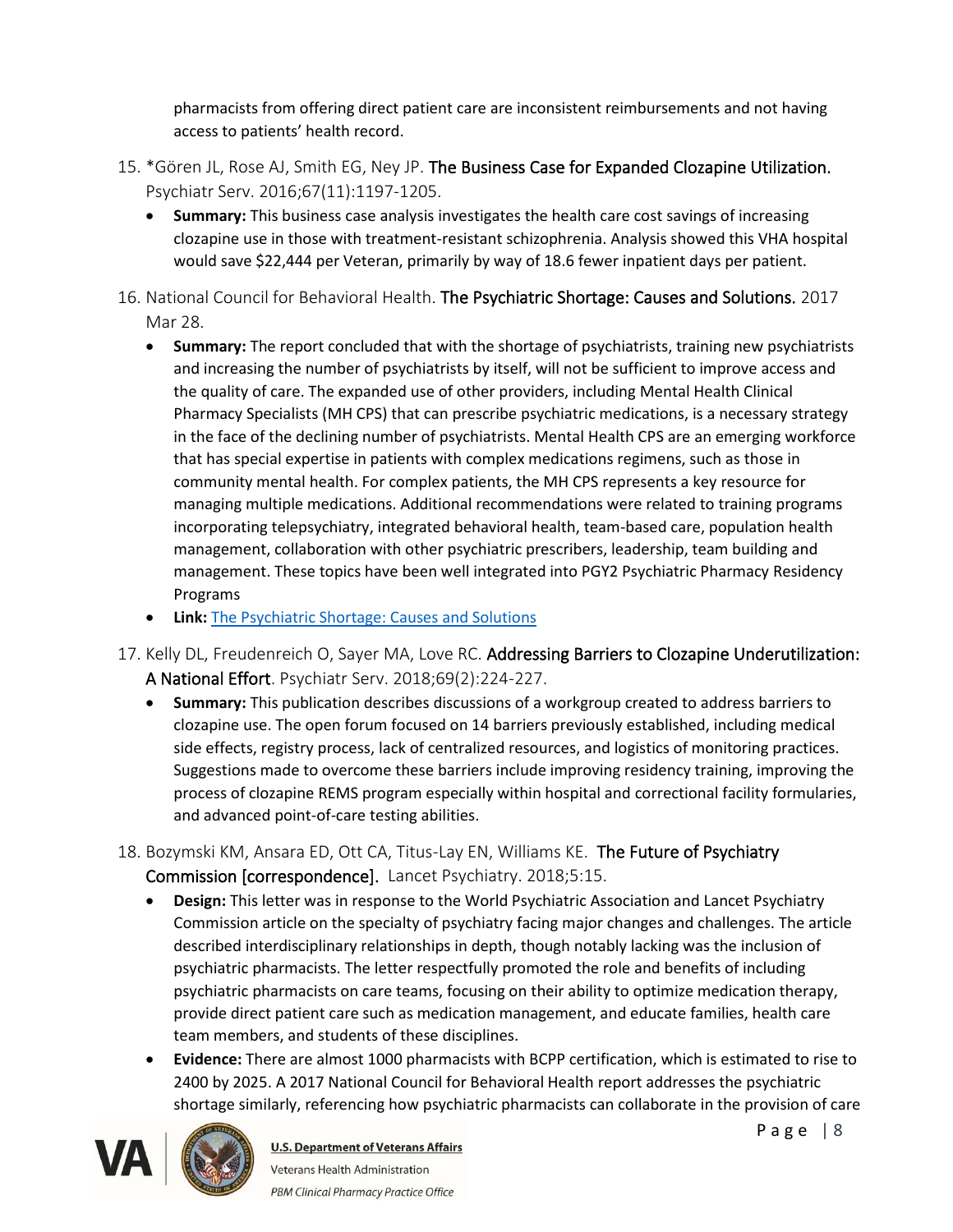to patients living with mental illness. This report recognized the impact pharmacists have on improving patient outcomes, referencing examples like clozapine management, long-acting injectable antipsychotics clinics, and adherence interventions in hospitals, residential care facilities, community pharmacies, and outpatient clinics. A total of 160 publications were mentioned in a 2014 review which demonstrated pharmacists' value in psychotropic medication management.

- **Conclusion:** Together, this evidence presented the importance of recognizing psychiatric pharmacists as essential clinicians on interdisciplinary psychiatric teams.
- 19. \*VanDaele MA, Smith JO, Bovio J. Effectiveness of a clinical decision-support tool on adherence to prescribing and practice guidelines of high-risk antidepressant medications in geriatric patients. Ment Health Clin [Internet]. 2021;11(3):181-186. DOI: 10.9740/mhc.2021.05.181.
	- **Background:** This study evaluates the impact of a clinical decision-support tool (CDST) on adherence with medication prescribing and practice guidance to enhance patient safety. Mental health clinical pharmacy specialists and clinical pharmacy leadership led a multidisciplinary creation and integration of a CDST within a Veterans Health Administration electronic health record (EHR). The CDST focused on the following elements when prescribing tricyclic antidepressants (TCAs) and paroxetine in geriatric patients: clinical justification for initiation of the medication, provision of patient/caregiver education specific to the medication prescribed, evaluation of comprehension of education provided, medication reconciliation, and follow-up completed within 30 days of medication initiation. Following activation of the CDST in the EHR, measures were evaluated before intervention and after intervention.
	- **Results**: After intervention, an increase was observed in the primary outcome of the proportion of patients having documentation of all of the following: clinical justification for medication initiation, provision of patient/ caregiver education, evaluation of comprehension of education provided, medication reconciliation, and follow-up completed within 30 days of medication initiation. Individual proportions of patients with documented medication reconciliation and follow-up completed within 30 days significantly increased. All other secondary outcomes numerically increased but did not reach statistical significance.
	- **Conclusion**: Improvement was seen in adherence with prescribing of paroxetine and TCAs and practice guidance following the implementation of the CDST. This suggests the beneficial role of CDSTs within the EHR to optimize patient safety.
- 20. \*Bairagdar N, Reich A, Bovio J. Impact of marketing to improve patient access to care and clinic utilization for clinical pharmacy specialists. Ment Health Clin [Internet]. 2021;11(2):59-63. DOI: 10.9740/mhc.2021.03.059.
	- **Background:** This evaluation was conducted to assess the impact of a quality improvement initiative that used patient marketing to promote a mental health (MH) clinical pharmacy specialist (CPS) clinic. The initiative aimed to increase patient access to CPS clinic. The goal for this clinic was to optimize CPS direct patient care activities and promote expansion of clinical pharmacy services. Direct-to-patient brochures advertising MH CPS comprehensive medication management services were placed at the check-in window of an interdisciplinary outpatient MH clinic. Patients could



**U.S. Department of Veterans Affairs** Veterans Health Administration PBM Clinical Pharmacy Practice Office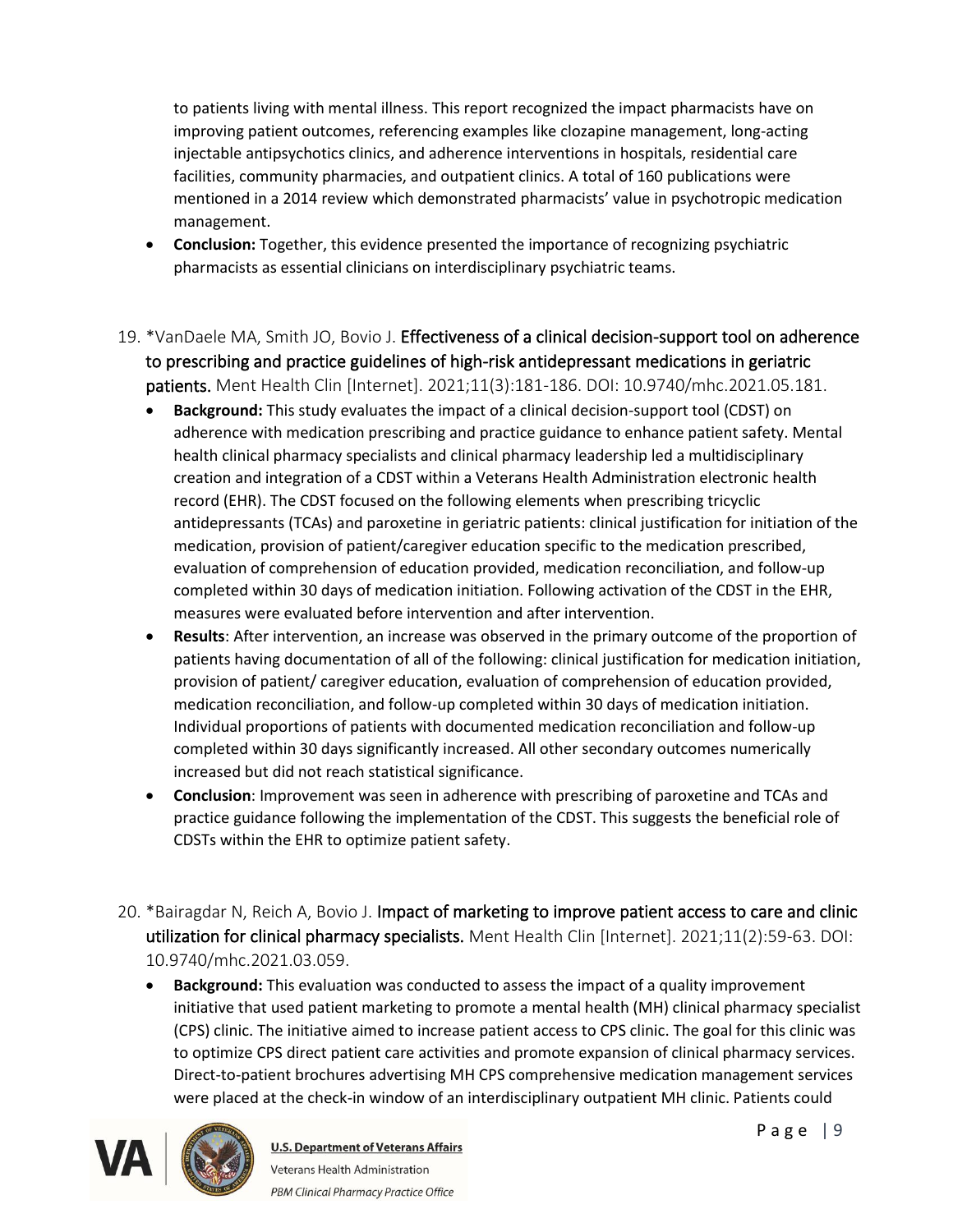contact the MH CPS or speak to their primary provider for referral. Clinic utilization for the MH CPS clinic was compared before and after dissemination of marketing brochures. Additional outcomes evaluated were number of encounters, number of patients seen, and number of clinical interventions completed by the MH CPS.

- **Results:** There was a significant increase in clinic utilization postintervention, though it was unclear if this was due solely to the brochures or also to other marketing strategies utilized during the timeframe. The total number of encounters, patients, and clinical interventions were numerically increased postintervention.
- **Conclusion**: The observed improvements in clinic utilization suggest the benefit of marketing in optimization of access to care in CPS clinics and justification of clinical pharmacy services
- 21. Goldstone LW, DiPaula BA, Werremeyer A, et al. The role of board-certified psychiatric pharmacists in expanding access to care and improving patient outcomes. Psychiatr Serv. 2021;72(7):794-801. DOI: 10.1176/appi.ps.202000066
	- **Background:** The United States faces an increasing need for mental health and substance use disorder treatments, and specifically has a severe shortage of behavioral health providers. Boardcertified psychiatric pharmacists (BCPPs) work collaboratively with health care teams to expand access to care, improve medication outcomes, and reduce health care costs. As part of a health care team, BCPPs could help to provide care in five key areas: opioid use disorder, antipsychotic use among children, long-acting injectable (LAI) antipsychotics, clozapine use, and transitions of care and care coordination.
	- **Conclusions:**
		- a. Opioid Use Disorder Recommendations:
			- i. Expand naloxone dispensing without a prescription
			- ii. Increase legislation allowing BCPPs to administer prescribed injectables such as buprenorphine-naloxone and naltrexone LAI
		- b. Antipsychotic Use Among Children Recommendations:
			- i. Include mental health specialists as co-preceptors in pediatric residency training
			- ii. Include BCPPs to directly manage pharmacological treatments for patient in states with collaborative practice agreements (CPAs)
		- c. LAI Antipsychotics Recommendation:
			- i. Increase legislation allowing BCPPs to administer prescribed LAIs
			- ii. Allow BCPPs to assist in prescribing and monitoring LAIs in states with CPAs
		- d. Clozapine Us Recommendations:
			- i. Incorporate BCPPs into clozapine clinics for enrollment and monitoring of Risk Evaluation and Mitigation Strategy (REMS) system, coordination of lab services, and reminder calls for refills
			- ii. Involve BCPPs in adverse effect monitoring, recommending dosage adjustments, crosstapering with other antipsychotics, and administering standardized rating scales
		- e. Transitions of Care and Care Coordination Recommendations:
			- i. Engage BCPPs to make recommendations to primary care providers
			- ii. Involve BCPPs in administering LAIs and clozapine during times of admission and discharge to minimize disruptions to medications that require specific timing

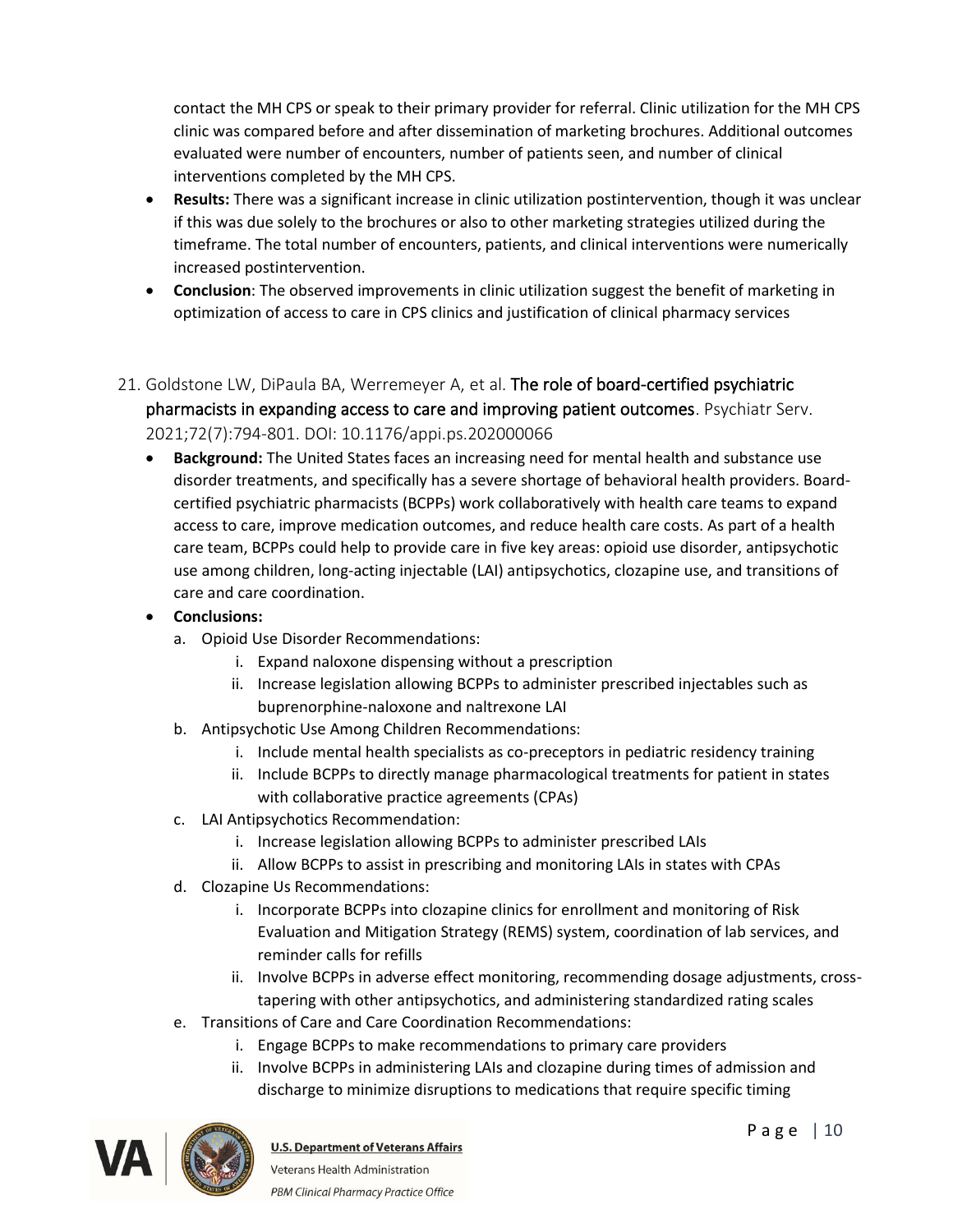- 22. \*Peckham AM, Ball J, Colvard MD, et al. Leveraging pharmacists to maintain and extend buprenorphine supply for opioid use disorder amid COVID-19 pandemic. Am J Health-Syst Pharm. 2021;78(7):613-318. DOI: 10.1093/ajhp/zxab003.
	- **Background:** This is a descriptive report of strategies for deploying clinical pharmacists to increase access to buprenorphine in outpatient and transitional care settings during the COVID-19 pandemic. Nine key strategies to optimize access to buprenorphine for patients with opioid use disorder are outlined, specifically in the context of the pandemic. These strategies include, but are not limited to, promptly initiating buprenorphine for take-home induction in emergency or urgent care settings, ensuring close coordination in discharge planning for buprenorphine delivery at bedside or coordination fills at a community pharmacy, removing or adjusting community pharmacy ordering limitations to ensure adequate supply is available, supporting pharmacist prescribing of buprenorphine for treatment of opioid use disorder as eligible prescribers under Drug Addiction Treatment Act (DATA) waiver, and facilitating broader access to naloxone.
	- **Conclusions:** Leveraging pharmacists to extend access to medications for opioid use disorder, particularly buprenorphine, remains an underutilized strategy that could be implemented during the COVID-19 pandemic.

### *Outpatient Services*

## *1970-2010*

- 1. Rosen CE, Copp WM, Holmes S. Effectiveness of a specially trained pharmacist in a rural community mental health center. Public Health Rep. 1978;93(5):464-7.
	- **Design:** Retrospective review of patients managed by a pharmacist in 8 rural clinics over 3 years
	- **Practice:** Follow up care/medication management via psychiatric-trained pharmacist with collaborative practice agreement to adjust medications as necessary
	- **Outcomes:**
		- $\circ$  Cost of services was found to be roughly  $\frac{1}{2}$  that of a psychiatrist
		- $\circ$  Follow up showed those managed by pharmacists were "functioning at a slightly healthier level" than the other patients
	- **Conclusion:** Pharmacists can effectively provide medication management services when psychiatrists are inaccessible or unavailable, or when funds for mental health professionals are limited.
- 2. Rosen CE, Holmes CE. Pharmacists' impact on chronic psychiatric outpatients in community mental health. Am J Hosp Pharm 1978;35:704–8.
	- **Design:** Retrospective chart review of thirty outpatients with chronic psychiatric illness in eight community mental health clinics over a three-year period.
	- Control group (148 patients) was treated by other mental health professionals.
	- **Practices:** Pharmacist provided case management services such as drug monitoring and educational services, and was permitted to adjust or prescribe drugs under protocol.
	- **Outcomes:**
		- o Patients reported greater improvement in overall health, with a trend toward greater patient satisfaction.

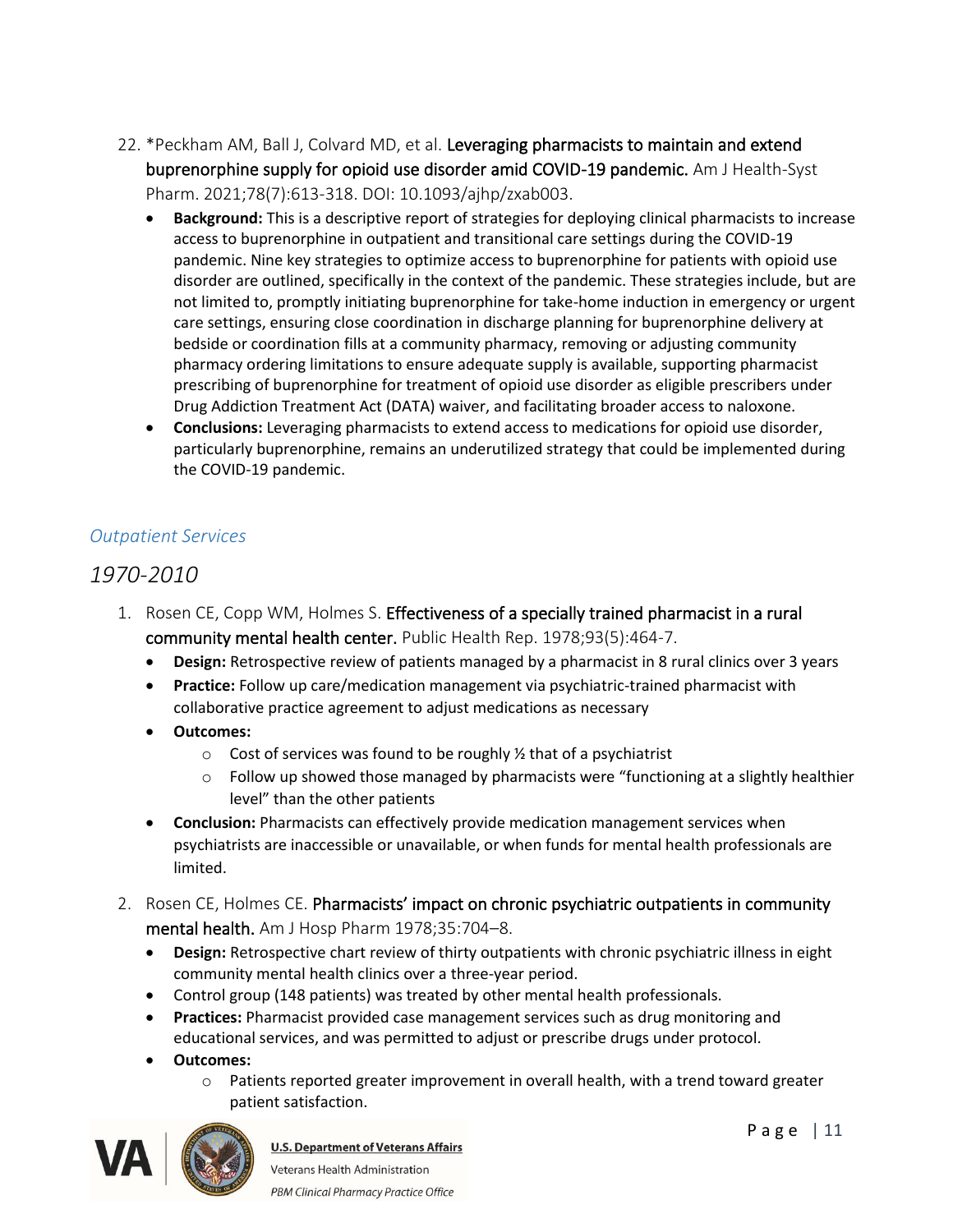- $\circ$  Cost of psychiatrist services was 2.5 times greater than pharmacist services.
- 3. \*Bond CA, Salinger RJ. Fluphenazine outpatient clinics: a pharmacist's role. J Clin Psychiatry 1979;40:501–3.
	- **Design:** Retrospective chart review with historic control (before-after design) of twenty-five patients with schizophrenia in a VA psychiatric outpatient clinic over a one-year period.
	- **Practices:** Pharmacists provided drug monitoring services for approved patients; drug adjustments required psychiatrist approval.
	- **Outcomes:**
		- o Decrease in hospital readmissions (42 admissions 1 year before intervention vs 3 admissions 1 year after)
		- o Decrease of 1332 days of hospitalization
		- o Estimated \$230,000 savings in inpatient utilization over one year
		- o Decrease in side effects reported (38 before intervention vs 4 after)
		- o Average decline of 39% in fluphenazine dosage requirements
		- o 42% decline in anticholinergic use
- 4. \*Gray DR, Namikas EA, Sax MJ, et al. Clinical pharmacists as allied health care providers to psychiatric patients. Contemp Pharm Pract 1979;2:108–16.
	- **Design:** Retrospective chart review with historic control (before-after design) of nineteen psychiatric patients in a VA psychiatric outpatient clinic over a three-month period.
	- **Practices:** Pharmacists provided drug monitoring and weekly drug groups; pharmacists permitted to adjust or prescribe drugs under protocol.
	- **Outcomes:**
		- o Nonsignificant improvement in clinical outcomes
		- o Significant decrease in adverse effects (61 before intervention vs 20 after)
		- o Significant decrease in number of prescribed drugs (decrease of 1.32 drugs/patient/month)
		- o Improvement in patient's drug knowledge (53% score before intervention vs 77% score after)
- 5. Finley PR, Rens HR, Pont JT, et al. Impact of a collaborative pharmacy practice model on the treatment of depression in primary care. Am J Health Syst Pharm 2002;59(16):1518-26.
	- **Design**: Mental Health Clinical Pharmacy Specialists (CPS) were included in a multidisciplinary collaborative practice model, working at the juncture between primary care and Psychiatry. In this model, designated PCPs could refer patients with depression to a MH CPS immediately after initiation of an antidepressant. 91 patients received care from CPS while 129 patients received usual care from their PCPs.
	- **Practices**: Clinical pharmacy specialists provided medication maintenance (with limited prescribing authority), modified doses under protocol, and provided follow-up patient care services at a clinic.
	- **Outcomes**:
		- o Higher medication adherence rates (mpr 0.81 vs 0.66; p=0.0005)
		- o Greater medication switch rates (24% vs. 5%; p=0.0001)
		- o Fewer PCP visits (39% vs 12%; p=0.029)

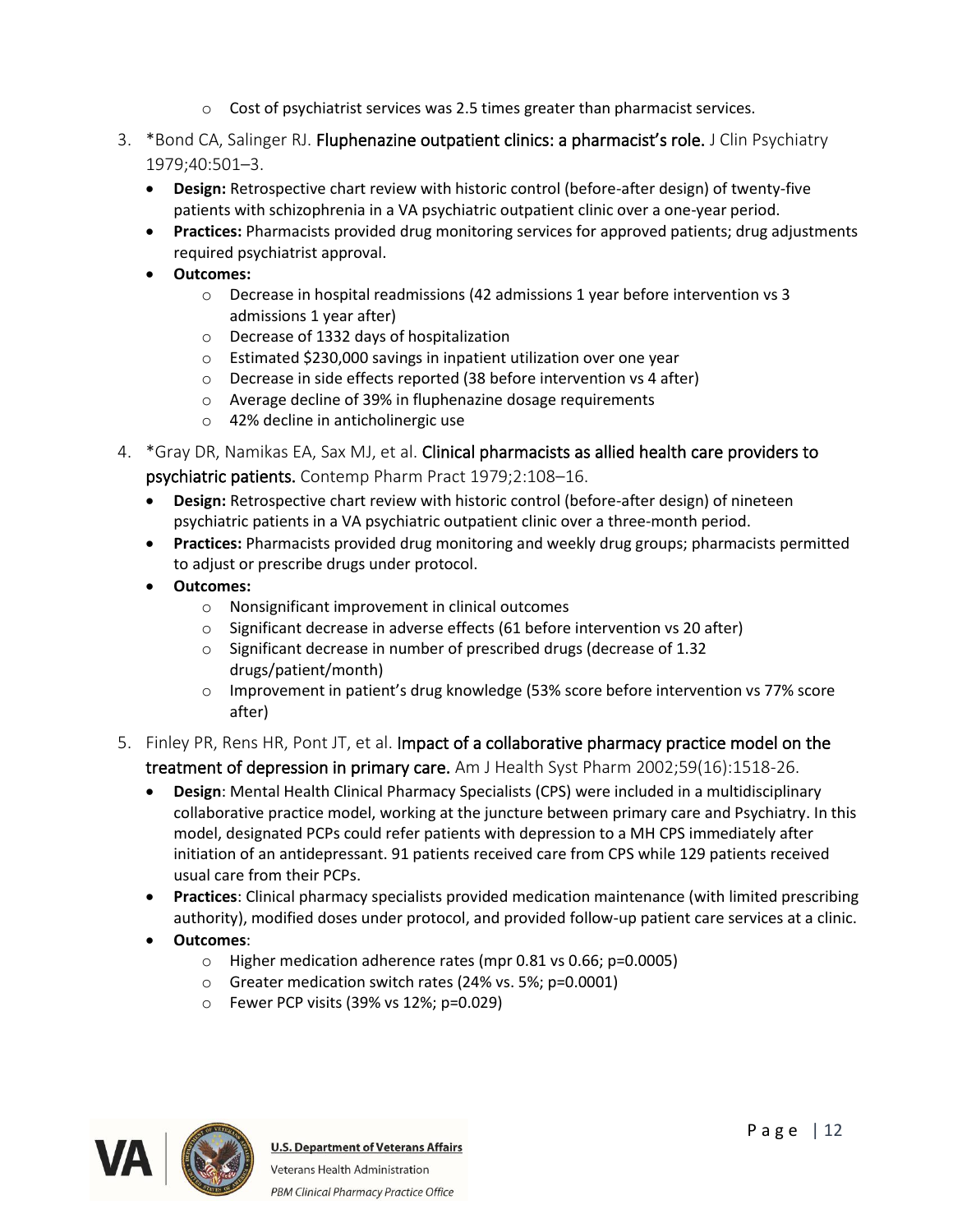- 6. Finley PR, Rens HR, Pont JT, et al. Impact of a collaborative care model on depression in a primary care setting: a randomized controlled trial. Pharmacotherapy 2003;23(9):1175-85.
	- **Design**: Patients in primary care found to have depression were randomized to receive either care from a MH CPS as part of a collaborative care model (n=75) or usual care through their PCP (n=50) over a six-month period.
	- **Practices**: Clinical pharmacists provided patient education, drug therapy management, and treatment follow-up.
	- **Outcomes**:
		- o Higher medication adherence in collaborative care model (76% vs 48%; p=0.038.)
		- o Significantly improved patient satisfaction in collaborative care model
- 7. Bell JS, Rosen A, Aslani P, Whitehead P, Chen TF. Developing the role of pharmacists as members of community mental health teams: perspectives of pharmacists and mental health professionals. Res Social Adm Pharm. 2007;3(4):392-409.
- **Design:** Description of the decision-making process when community pharmacists consult with primary care physicians regarding mental health medication regimens
- **Practice:** Community pharmacists in this study conducted home visits and reviewed charts of 44 patients with at least one psychotropic medication prescribed before bringing their recommendations to their primary care provider to discuss.
- **Conclusion:** Case conferences allowed pharmacists and physicians to share information and discuss treatment options, though responsibility to implement changes remained with the primary care physician.

# *2011-2015*

- 1. Wang I, Dopheide JA, Gregerson P. Role of a psychiatric pharmacist in a Los Angeles "Skid-Row" safety-net clinic. J Urban Health. 2011 Aug; 88(4): 718–723.
	- **Design:** Retrospective review of records of 48 patients referred to the psychiatric pharmacist over 7 months. PHQ9, CGI-S and CGI-I analyzed.
	- **Practice:** The clinical pharmacist conducted 60-75-minute initial appointments with 30-45 minute follow up appointments and had one clinic day per week. Treatment plans were coordinated with the PCP.
	- **Outcomes:** 
		- o Two patients achieved remission of depression.
		- o Mean change in PHQ9 was -5.7± 5.7 (p=0.02) at the end of the study period.
		- o 77% showed improvement (CGI-I score of 1-3) and 11.5% of patients achieved CGI-I score of 1.
		- o Two patients worsened and self-discontinued their medications.
		- o PCPs accepted all recommendations made by the psychiatric pharmacist
- 2. Tallian KB, Hirsch JD, Kuo GM, et al. Development of a pharmacist-psychiatrist collaborative medication therapy management clinic. J Am Pharm Assoc 2012;52(6): e252-8.
	- **Design:** A pharmacist-run Medication Therapy Management clinic was established in collaboration with the Outpatient Psychiatric Services at the University of California San Diego. Analysis included number of patients co-managed, dropout rates, visit duration, and billed minutes over a 20-month period.

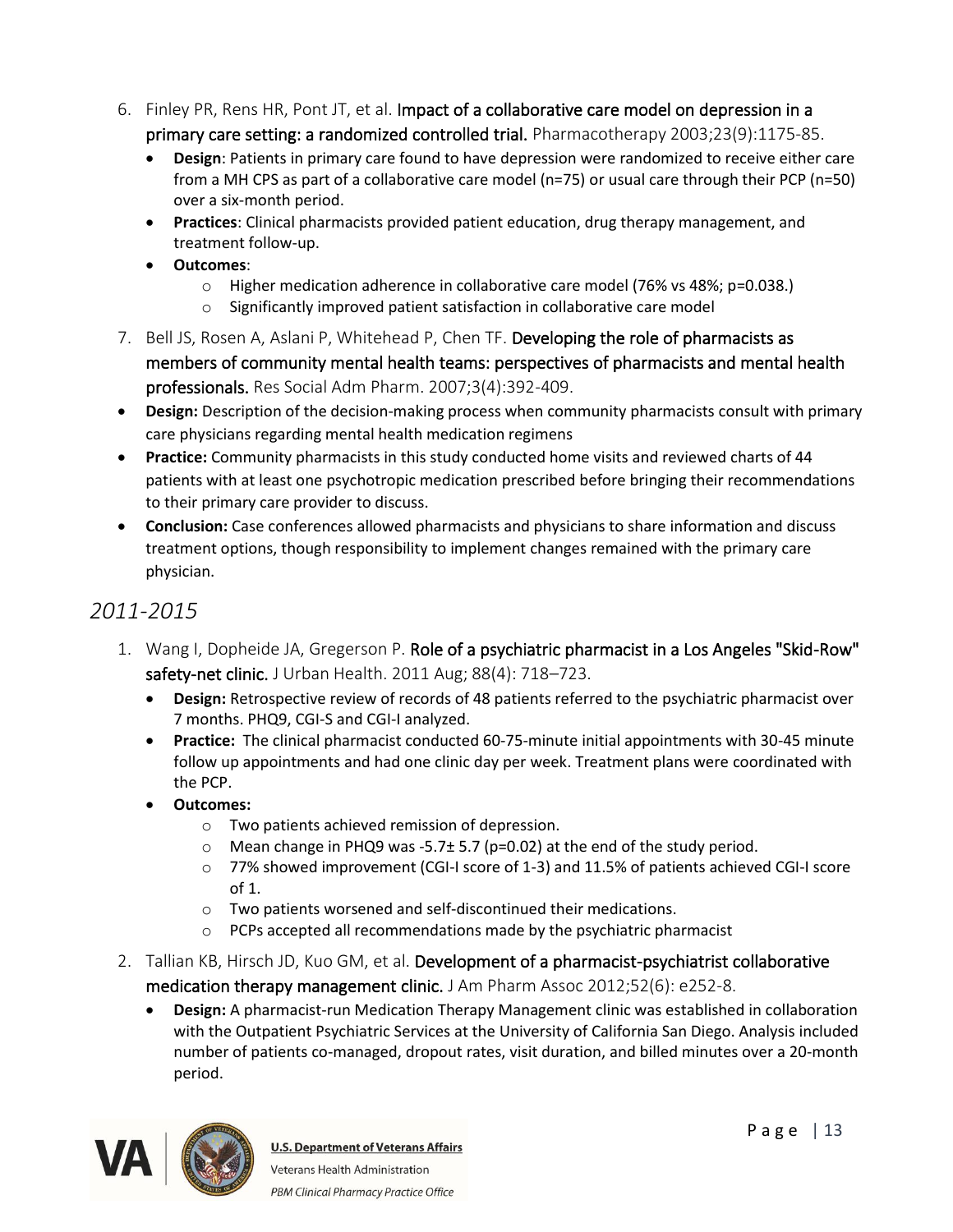- **Practices:** Two board certified psychiatric pharmacists provided direct patient care three days a week in a clinic setting using a collaborative practice protocol that included pharmacotherapy management, laboratory monitoring, medication counseling, and psychosocial referrals to other providers.
- **Outcomes:** 
	- $\circ$  The two pharmacists effectively co-managed 68 patients with major depressive disorder, schizophrenia, schizoaffective disorder and/or bipolar disorder.
	- o 82.3% of patients were clinically stable and remained on the pharmacist caseload for the entire 20-month period.
	- o Patients had an average of 7.7 visits (total of 491 visits), averaging 26 minutes per visit. Billing was done at \$4.82/minute which equaled \$84,542.80.
- 3. Nazarian PK, Dopheide JA. Psychiatric Pharmacist Management of Depression in Patients with Diabetes. Prim Care Companion CNS Disord. 2013; 15(5).
	- **Design:** Prospective evaluation of effect of psychiatric pharmacist interventions in 15 patients with depression and diabetes, as reflected by change in PHQ9.
	- **Practice:** Psychiatric medication management by a psychiatric pharmacist delivered over 30 to 60 minute appointments.
	- **Outcomes:** Mean change of -9.5 in PHQ9. Response achieved in 89% (9) patients not LTFU, and one-third (3) patients achieved remission.
- 4. Salloum NC, McCarthy MJ, Leckband SG, Kelsoe JR. Towards the clinical implementation of pharmacogenetics in bipolar disorder. BMC Med. 2014 May 30:12(1):90. PMID 24885933.
	- **Design:** Literature review of selected drug-genotype associations with the strongest evidence for utility in bipolar disorder pharmacotherapy management.
	- **Summary:** A comprehensive list of genes have been identified for their ability to predict response to various medications, including lithium, antipsychotics, and antidepressants. This list also includes important genes for determining sensitivity to serious side effects, such as Stevens-Johnson syndrome (SJS). This article compiles all relevant genes and provides clinical recommendations for the appropriate implementation of pharmacogenomic testing in practice.
- 5. Cobb C. Optimizing medication use with a pharmacist-provided comprehensive medication management service for patients with psychiatric disorders. Pharmacotherapy 2014;34(12):1336-1340.
	- **Design:** Retrospective review and analysis of medication-related data and a return on investment cost analysis. 154 patients with psychiatric disorders were referred to a pharmacist for comprehensive medication management.
	- **Practice:** Medications were reviewed by pharmacists and recommendations were mailed to patient and physician within 1 week. Patients could follow up as many times as required to resolve medication issues.
	- **Outcomes:** 
		- o 256 CMM visits completed
		- o 5.6 drug therapy problems per patient identified
		- o Total net cost savings estimated at \$90,484.00 with mean savings of \$586.55 per patient
		- o Cost of providing service estimated at \$32,185.93. Return on investment was \$2.80 for every dollar spent providing the service.

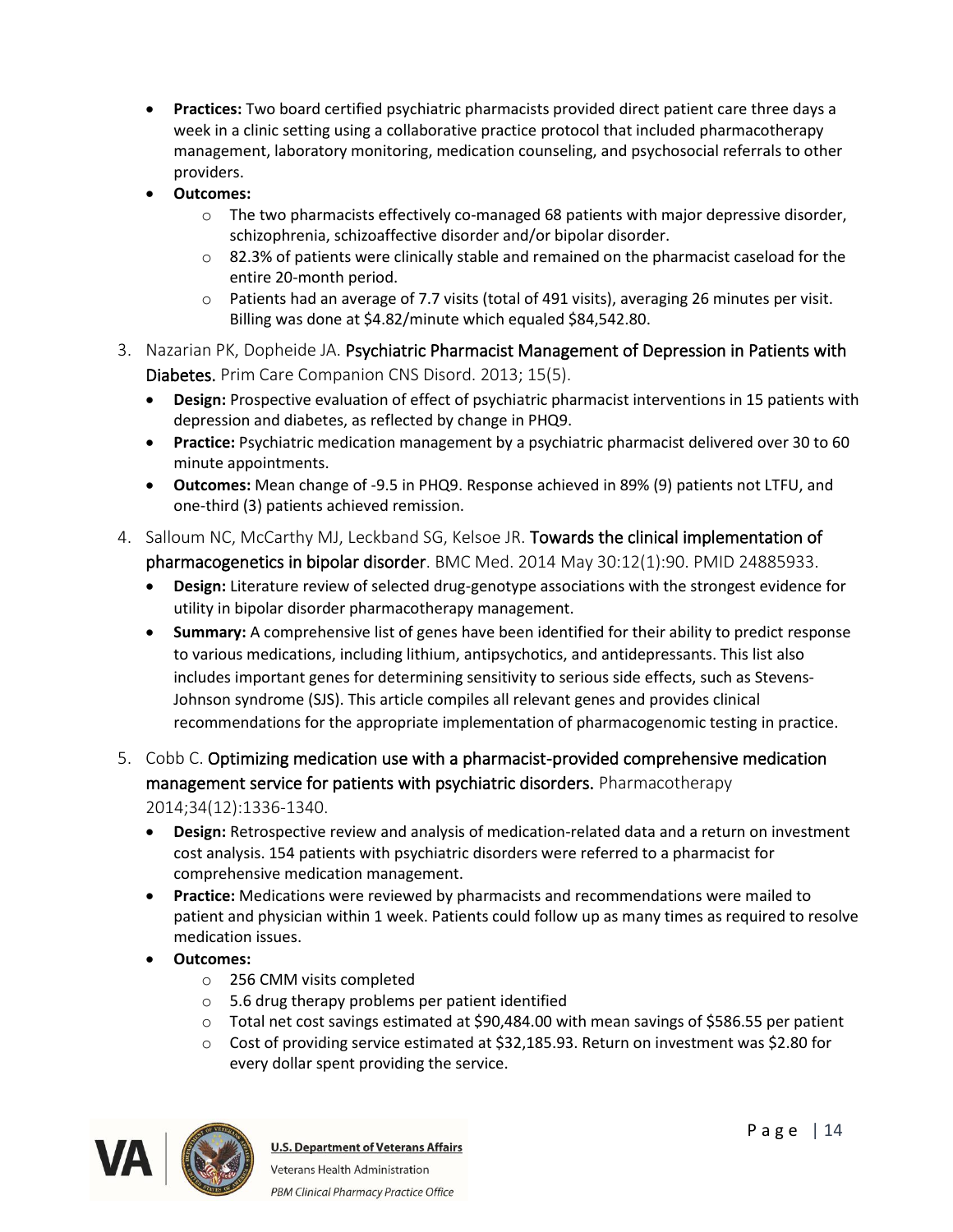- 6. Goldstone L, Saldana S, Werremeyer A. Pharmacist provision of patient medication education groups. Am J Health-Syst Pharm 2015;72:487-92.
	- **Summary:** Goldstone and colleagues addressed the problem of patients' adherence to psychiatric medications due to lack of medication education by providing an in-depth overview of medication education groups. They noted that few patients received proper counseling for the medications they were prescribed. Pharmacists counseled approximately 22% of patients in the hospital who were at high risk and 43% of patients in the community setting. In order to reach more patients and maximize time, pharmacists can use patient medication education groups (PMEG) to offer their services more efficiently. Some of the barriers that may limit the implementation of PMEGs include the following: lack of pharmacists that are properly trained, staffing issues, and lack of funding.
- 7. Deslandes RE, John DN, Deslandes PN. An exploratory study of the patient experience of pharmacist supplementary prescribing in a secondary care mental health setting. Pharm Pract (Granada). 2015;13(2):553.
	- **Design:** Semi-structured interviews of 11 patients on their experiences with a pharmacist supplementary prescriber in a mental health outpatient setting.
	- **Outcomes:** Patients reported valuing the increased access and continuity of their prescriber (the pharmacist) compared to other healthcare professionals. They trusted the pharmacist and their knowledge of the medications and felt they had an active role in decisions concerning their healthcare.
	- **Conclusion:** Patients have positive views of pharmacist prescribers and wide-spread implementation of this model should include research on a larger scale to evaluate its impact.
- 8. \*Salvig B, Easterling J, Mosely M, Patel E, Joppich H, Bean J. Improving Antipsychotic Use in a VA Community Living Center. Annals of Long-Term Care.  2015;23(3):35-39.
	- **Design**: Quality improvement study assessing antipsychotic use in a Veterans Affairs long-term care Community Living Center (CLC), documentation of as-needed antipsychotic use, and trend evaluation of antipsychotic use over a two-year period (2011 – 2013).
	- **Practices**: CLC transitioned from paper documenting to an electronic system; education on effective use of nonpharmacologic interventions was provided to staff by members of interdisciplinary team.
	- **Outcomes**:
		- $\circ$  Reduction of CLC residents with a written prescription for as an-needed antipsychotic (76 -> 33; p=0.006)
		- $\circ$  Reduction of CLC residents receiving an as-needed antipsychotic dose (45 -> 13; p=0.008)

# *2016-Present*

- 1. \*Leach M, Garcia G, Ganzer N. Implementation and evaluation of a pharmacist-run mental health treatment clinic via clinical video telehealth. Ment Health Clin. 2016;6(3):159-164.
	- **Design:** Prospective chart review of new telehealth clinical pharmacy services between September 2014 to March 2015. Veterans were also sent surveys after their initial visit for satisfaction ratings.

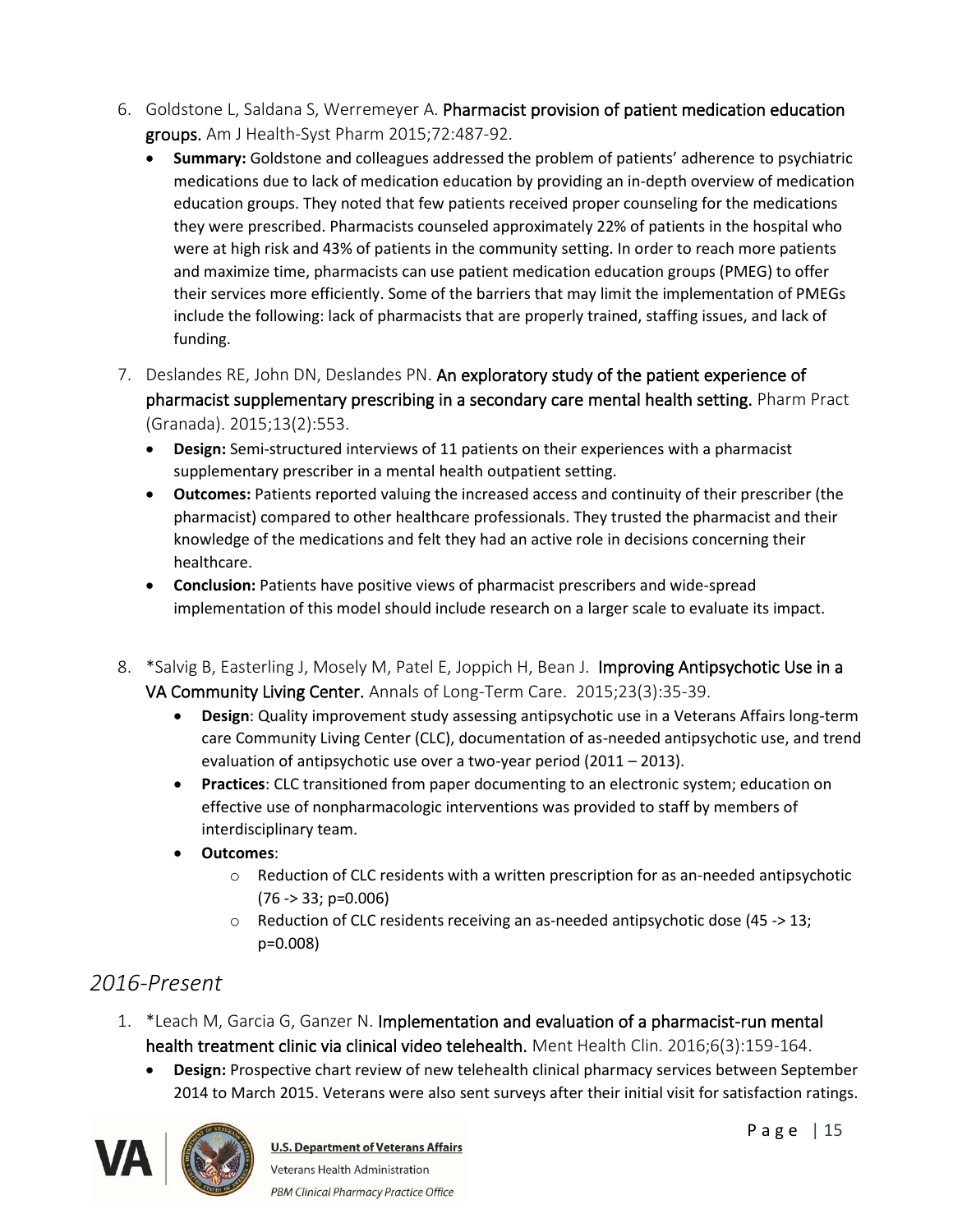- **Practice:** Pharmacists at the West Palm Beach VA provided tele-mental health services to Veterans at the affiliated remote clinics, which don't have onsite mental health services.
- **Outcomes:** 
	- $\circ$  There was a 17% no-show rate for these visits, with 3 people not showing for a total of 7 visits.
	- o These visits saved a total of 1432.6 miles of driving, or on average 34 miles per Veteran. Some of these Veterans are eligible for travel reimbursement, so the medical center would have paid \$674.50 to compensate those miles.
	- $\circ$  There was 100% overall satisfaction with the clinic and a majority would recommend it to other Veterans.
	- $\circ$  The success of this pilot led to primary care requesting SSRI follow-up via this modality, allowing for the mental health pharmacist to reach Veterans not in specialty mental health clinic.
- **Conclusion:** Telehealth increased access to mental health care for Veterans, leading to decreased travel time, potential health system savings for travel reimbursement, and overall satisfaction with the service.
- 2. \*Parikh M, Ebong EE, Harris E, et al. Evaluation of clinical pharmacy services within the primary care mental health integration model at the Tuscaloosa Veterans Affairs Medical Center. Mental Health Clinician. 2016;6(5):260-5.
	- **Design:** Retrospective chart review was conducted on 2 groups of patients. The first group identified veterans enrolled in the Primary Care Mental Health Integration (PCMHI) clinic prior to CPS addition, from April 1, 2012, to March 31, 2013. This group was primarily seen by the behavioral health provider and medication therapy was initiated by the PCP. The second group consisted of patients enrolled in the PCMHI clinic upon fully implementing the Clinical Pharmacy Specialist, from August 1, 2013, to July 31, 2014. This group was seen by both the BHP and the CPS.
	- **Practice:** Mental Health Clinical Pharmacy Specialist in PCMHI.
	- **Outcomes:** 
		- o 60% increase in the number of patients who achieved therapeutic goal
		- $\circ$  32% decrease in the number of patients discharged to specialty MH clinic postincorporation of CPS into PCMHI as compared to pre-incorporation of CPS (P = 0.024)
- 3. Parks KM, Donnelly F, Smithies J. Initiative to improve the cardiogenic safety of antipsychotic medication in community mental health patients. BMJ Open Qual. 2017;6(2):e000223.
	- **Design:** Quality improvement project to increase the monitoring for patients on antipsychotics over the course of one year
	- **Practice:** Efforts focused on increasing awareness for need of monitoring, patient engagement with this process, identification of patients requiring monitoring, and access to EKG equipment
	- **Outcomes:**
		- $\circ$  Compliance with annual monitoring doubled during this intervention, from 43% in June 2015 to peak of 83% in February 2016
		- $\circ$  Improvements were sustained and required monitoring was completed consistently in >70% of patients

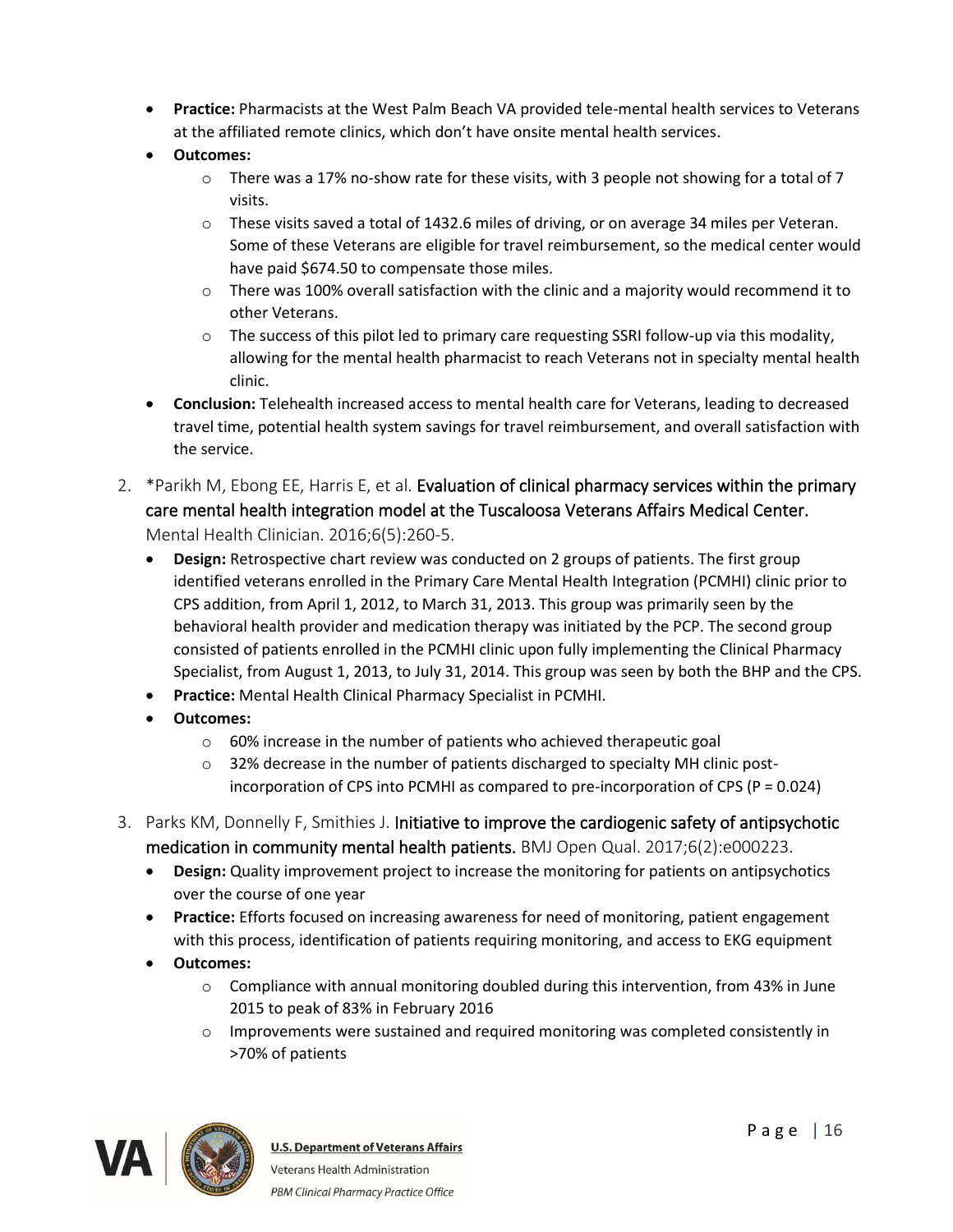- 4. \*Pardo D, Miller L, Chiulli D. Implementation of a pharmacy consult to reduce co-prescribing of opioids and benzodiazepines in a Veteran population. Substance Abuse. 2017; 38:2, 157-160. DOI: [10.1080/08897077.2017.1290011](https://doi.org/10.1080/08897077.2017.1290011)
	- **Design**: Single-center retrospective chart review comparing over-dose related emergency room visits or hospitalizations before and 1.5 years after implementation of a requirement to complete a prior authorization consult for co-prescribing benzodiazepines and opioid.
	- **Outcomes:**
		- o 36.4% reduction in benzodiazepine and opioid co-prescribing after consult implementation.
		- $\circ$  17.6% reduction in over-dose related hospitalizations or emergency room visits (17 vs. 14).
		- $\circ$  Opioid related events increased from 9 to 10 while benzodiazepine and combination related event decreased from 2 to 1 and 6 to 3, respectively.
		- $\circ$  168 consults were adjudicated during the study period, of which 32 were disapproved. Thirty of the 32 disapproved consults included pharmacist provided recommendations for an alternate therapy, and providers implemented these recommendations in 19 cases (63.3%).
	- **Conclusion:**
		- o Overdose-related ER visits and hospital admissions decreased after implementation of the prior authorization consult.
		- $\circ$  Introduction of a prior authorizations consult is one way pharmacists can play a role in decreasing co-prescribing of benzodiazepines and opioids as they are able to provide evidence based recommendations for alternative options.
- 5. \*Harms M, Haas M, Larew J, DeJongh B. Impact of a mental health clinical pharmacist on a primary care mental health integration team. Mental Health Clinician. 2017; 7(3): 101-105.
	- **Design:** Retrospective chart review looked at 50 patients referred to Primary Care Mental Health Integration (PCMHI) medication management from July 2014 to March 2015.
	- **Practice:** Clinical Pharmacy Specialist (Advanced Practice Provider with scope of practice) in Primary Care Mental Health Integration providing comprehensive medication management.
	- **Outcomes:** 
		- o The analysis included 50 patients, which resulted in a total of 156 contacts between July 2014 and March 2015.
		- $\circ$  The mean change in PHQ-9, GAD-7, and PCL-C scores at week 12 as compared to baseline was a decrease of 10 (95% confidence interval [CI], 6.2-13.8, P 0.001), 8 (95% CI, 3.1-12.9, P 0.006), and 14.5 (95% CI, –17.3-46.3, P 0.109) respectively.
		- $\circ$  A total of 336 treatment interventions were made, and the overall medication adherence rate was 82.9%.
- 6. \*Gibu M, Clark J, Gold J. Mental health pharmacists as interim prescribers. Mental Health Clinician. 2017; 7(3):111-115.
	- **Design:** This study was a retrospective, cohort study of patients unassigned to an outpatient mental health prescriber due to prescriber turnover, receiving care at VA ECHCS between October 1, 2015, and February 28, 2016. The primary outcome was the number of pharmacist interventions performed. Secondary outcomes characterize the interventions performed and describe the change in the mean monthly volume of patients presenting to psychiatric emergency services (PES).
	- **Practice:** Mental Health Clinical Pharmacy Specialists in general mental health VHA practice.

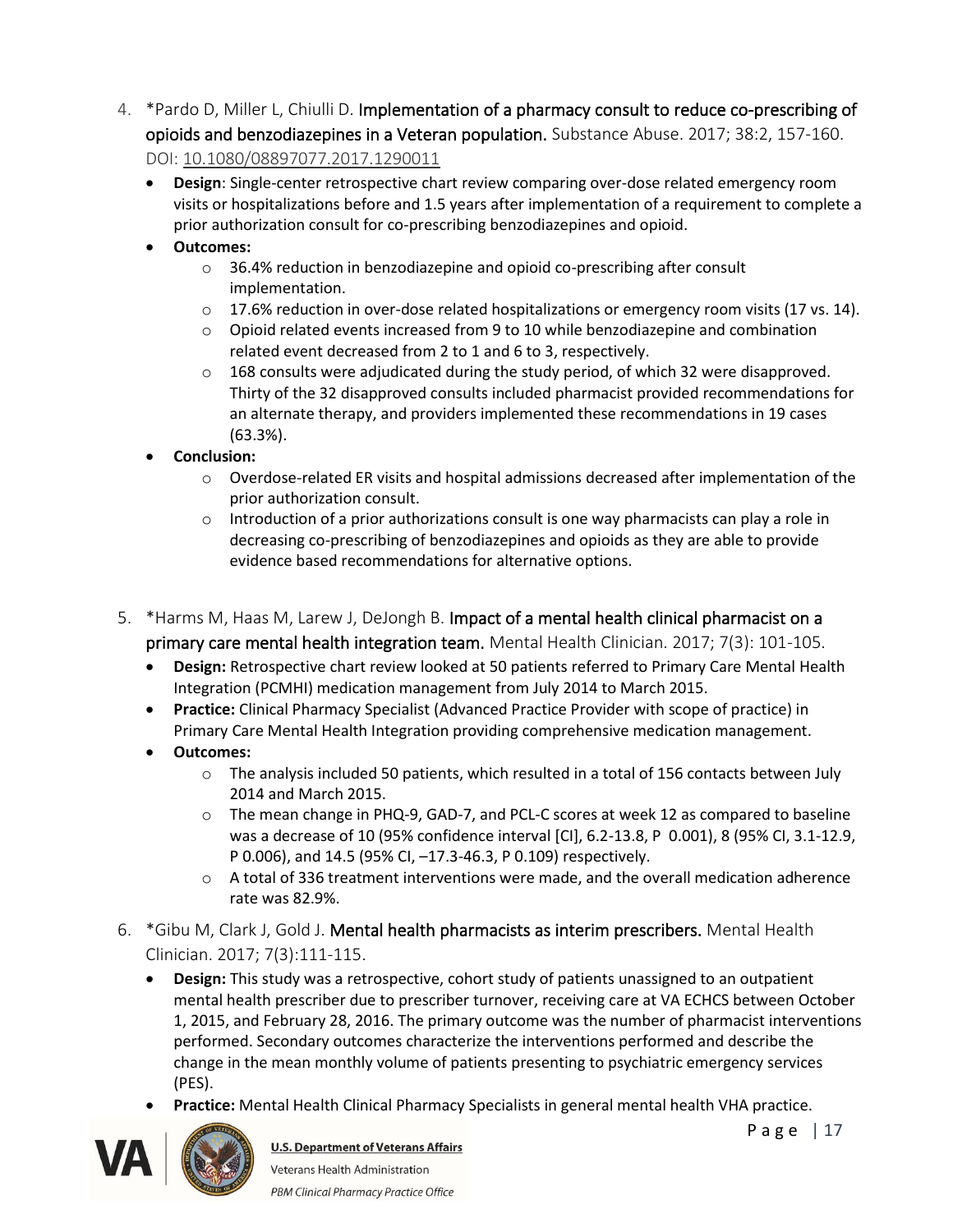- **Outcomes:**
	- $\circ$  In this veteran population, 152 interventions were performed in 81 unique patients.
	- $\circ$  The most common intervention was prescription renewals (80%). Interventions most commonly involved antidepressants (28%), antipsychotics (10%), and mood stabilizers (10%).
	- o Before initiation of the clinic, Denver VA PES experienced a mean of 300 monthly visits. After clinic implementation, PES visits decreased significantly to a mean of 237 visits per month (*P* = .041).
	- $\circ$  The pharmacist interim prescriber clinic was associated with a significant decrease in mean number of patients seen per month in PES.
- 7. \*Herbert C, Winkler H, Moore T. Outcomes of mental health pharmacist-managed electronic consults at a Veterans Affairs health care system. Mental Health Clinician. 2017; 7 (3): 131-136.
	- **Design:** This quality improvement project assessed the effectiveness of the e-consult service. Information was collected through a retrospective chart review of STVHCS veterans with the corresponding consult note placed in their chart from May 2014 through December 2015. Numbers of recommendations implemented and veterans maintained in primary care were analyzed as markers of effectiveness. Time and cost savings were secondarily explored.
	- **Practice:** Consults to Mental Health Clinical Pharmacy Specialists (advanced practice providers with a scope of practice) for management of veterans with lower acuity mental health conditions within primary care, making specialty mental health providers more available for those who need such services.
	- **Outcomes:** 
		- o A total of 361 consults were submitted for 353 unique patients.
		- $\circ$  Of the 322 patients included in analyses, a total of 301 unique patients (93.5%) were maintained in primary care for at least 3 months.
		- $\circ$  Of the 21 not maintained in primary care, 15 recommendations were implemented; of those maintained in primary care, 271 recommendations were implemented.
- 8. \*Dimitropoulos E, Bertucci S, Wong K. Integration of a clinical pharmacy specialist into a substance use disorder intensive outpatient treatment program to improve prescribing rates of alcohol use disorder Pharmacotherapy. Substance Abuse. 2018; 39:2:190-192.
	- **Design:** This study was a prospective, longitudinal evaluation of a pharmacist's role in a substance use disorder (SUD) clinic, specifically an intensive outpatient program (IOP). The primary objective was to determine if the addition of a clinical pharmacy specialist (CPS) as a bridge until next available provider appointment would improve access to alcohol use disorder (AUD) pharmacotherapy for patients in the IOP.
	- **Practice:** Mental Health Clinical Pharmacy Specialists in the IOP managed AUD pharmacotherapy to increase access.
	- **Outcomes:**
		- $\circ$  A total of 43 patients were enrolled in the IOP during the study. Of these, 27 patients presented with a primary diagnosis of AUD, and only eight were receiving AUD pharmacotherapy at the start of the program. During this intervention, 11 patients expressed interest in initiating a medication for AUD while in the IOP.
		- $\circ$  The average wait time for a medication evaluation appointment with the CPS was 1.4 days. By comparison, the average wait time for an addiction psychiatrist was approximately 44

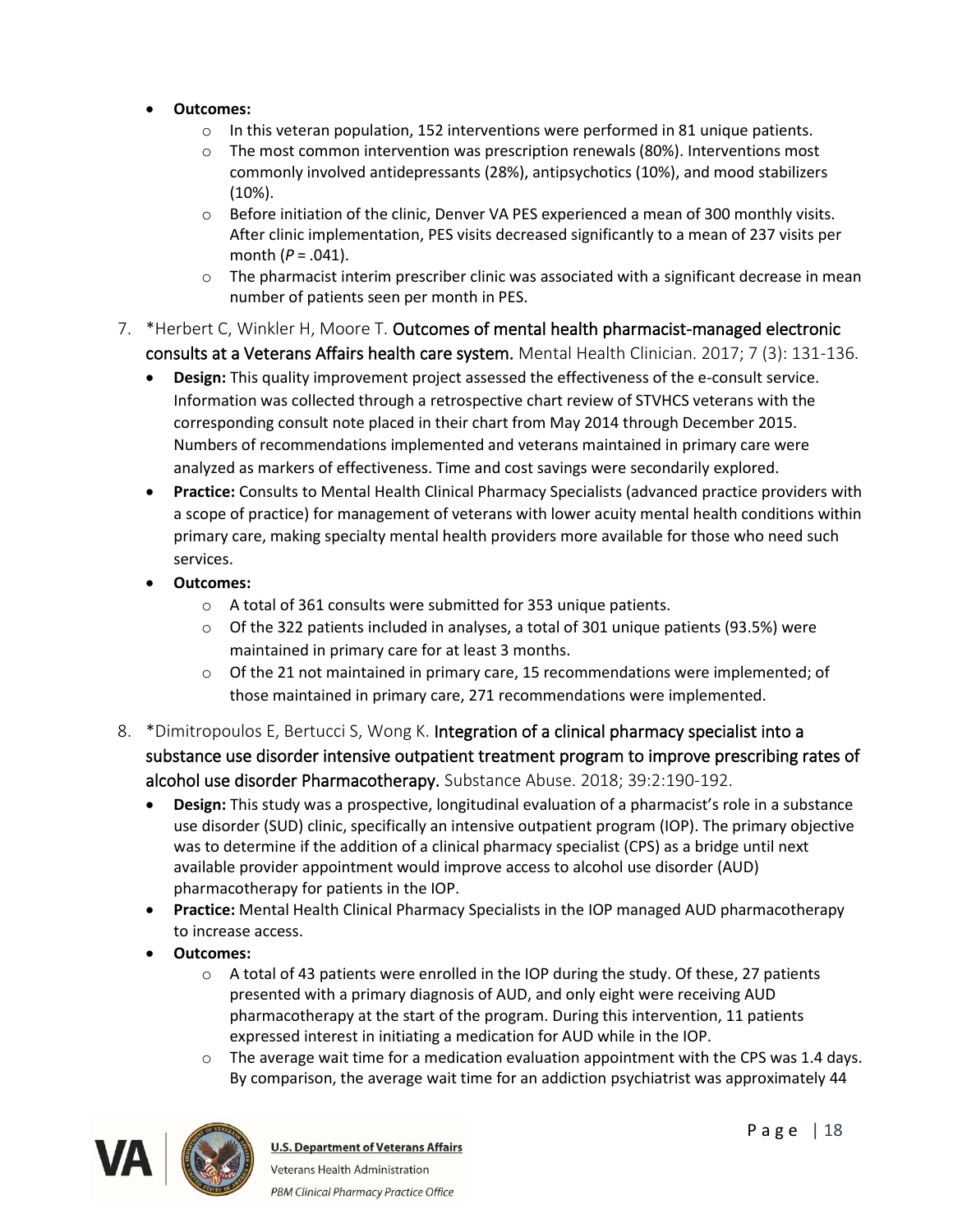days. Each patient was seen for an average of two 30-minute visits, including an initial medication evaluation and one follow-up.

- o Upon completion of CPS services, patients were referred almost equally to an established non-addiction recovery services (ARS) mental health provider (36%), an ARS psychiatrist (36%), or a primary care provider (28%).
- $\circ$  The study highlights the role that pharmacists can play in improving access to evidencebased AUD pharmacotherapy, as well as in providing medication education to patients and providers.
- 9. Bingham J, Axon DR, Scovis N, Taylor AM. Evaluating the Effectiveness of Clinical Pharmacy Consultations on Nutrition, Physical Activity, and Sleep in Improving Patient-Reported Psychiatric Outcomes for Individuals with Mental Illnesses. Pharmacy (Basel). 2018;7(1)
	- **Design:** Pilot program for a pharmacist-delivered program designed to optimize mental health management by focusing on nutritional intake, physical activity, and sleep quality/quantity. The start of the initial telephone consultation involved reconciling the patient's medication list, reviewing allergies, assessing adherence to medications, and assessing nutritional intake, physical activity, and sleep qualities. The pharmacist would then provide counseling on ways to improve diet (target specific proteins that are essential neurotransmitter precursors), sleep, and physical activity. The pharmacist would then follow-up from this original intake two weeks later and assess/counsel further on these goals. Duke Health Profile (Duke) physical, anxiety, depression, and anxiety-depression scores were measured at the initial and follow-up visit.
	- **Outcomes:**
		- o 34 patients participated in the program and completed both initial and 2-week follow-up consultations
		- $\circ$  Statistically significant improvement in both the physical, and mental health Duke measures – physical (*p* = 0.007), anxiety (*p* < 0.025), depression (*p* < 0.001), and anxietydepression ( $p < 0.005$ )
		- $\circ$  Larger changes in females than males for depression and anxiety-depression scores, and a larger change in whites than non-whites in the anxiety score.
	- **Conclusion:** This pilot study shows that a pharmacist-run consultation service focusing on improving mental health by targeting diet, sleep, and exercise is beneficial as seen by an improvement in Duke's mental and physical health scores.
- 10. \*Pauly JB, Moore TA, Shishko I. Integrating a mental health clinical pharmacy specialist into the Homeless Patient Aligned Care Teams. Ment Health Clin. 2018;8(4):169-174.
	- **Design:** A PGY-2 resident pharmacist in mental health was placed on a homeless patient aligned care team (H-PACT) to improve quality of care and outcomes were measured after 6 months of clinic involvement.
	- **Outcomes:**
		- $\circ$  40 patient encounters were logged in clinic during this timeframe. Estimated cost savings from these interventions totaled \$33,613.
		- $\circ$  Veterans within H-PACT previously seen by the psychiatrist had an average wait time of 8 weeks. With the pharmacy resident, Veterans were seen every 4-6 weeks.

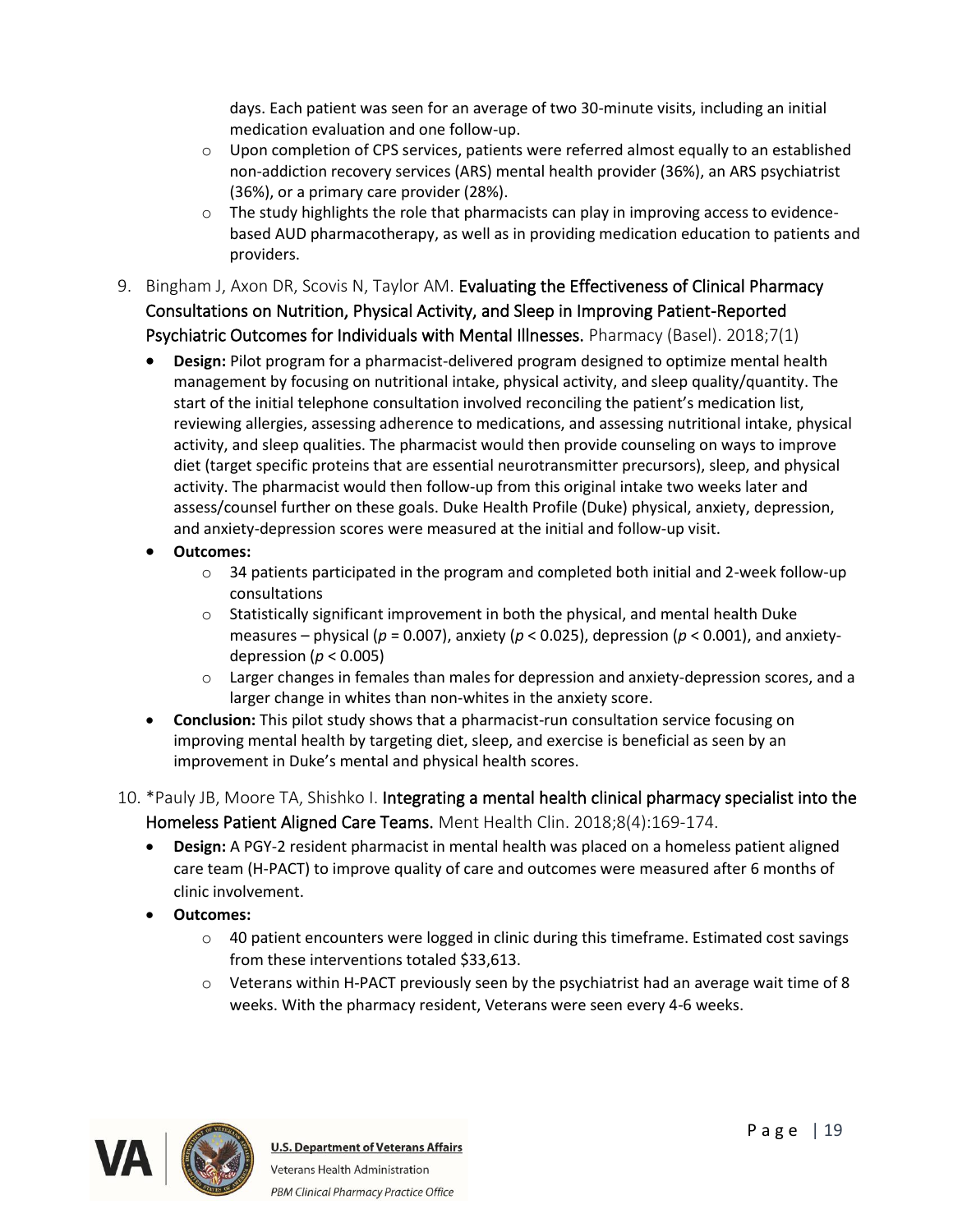- 11. \*Stefan TC, Elharar N, Garcia G. Implementation and evaluation of Parkinson disease management in an outpatient clinical pharmacist-run neurology telephone clinic. Ment Health Clin. 2018;8(3):159-162.
	- **Design:** The West Palm Beach VA integrated a CPS into the neurology clinic to help manage medications for patients with Parkinson disease (PD) via telephone appointments. This prospective quality improvement project looked at patients with PD and a mental health diagnosis receiving psychotropic medications and calculated the number of interventions completed during this time frame. The CPS also conducted medication education groups.
	- **Outcomes:** Over 3 months, there were 16 encounters for 10 patients logged, resulting in 20 pharmacologic interventions and 29 non-pharmacologic interventions.
		- o 25% of visits involved coordination of care
		- o All participants of the medication education group (24 patients) found it beneficial and would recommend it to another Veteran
- 12. \*Herbert C, Winkler H. Impact of a clinical pharmacist-managed clinic in primary care mental health integration at a Veterans Affairs health system. Mental Health Clinician. 2018;8(3):111-115.
	- **Design:** This project evaluated the impact of a primary care mental health integration (PCMHI) clinical pharmacy specialist (CPS) clinic on managing patients with recent antidepressant initiation and CPS clinic intake from September 2015 through December 2016, including follow-up through January 2017. Markers used to evaluate effectiveness of the service included the Patient Health Questionnaire-9 scores, antidepressant medication possession ratio, number of emergency department visits for MH-related concerns, patient engagement in concurrent psychotherapy, and referrals to specialty MH providers.
	- **Practice:** Mental Health Clinical Pharmacy Specialists (advanced practice providers with a scope of practice) manage veterans with uncomplicated mental health conditions in primary care, making specialty mental health providers more available for those who need such services.
	- **Outcomes:**
		- o A total of 196 unique patients had intake with the PCMHI CPS in the time specified; 172 of these patients were included in analyses.
		- o There were 155 patients maintained in PC.
		- o Average Patient Health Questionnaire-9 scores decreased from 14.5 to 8.5, with 63 patients (46%) achieving response and 42 patients (31%) achieving remission. The average antidepressant medication possession ratio was 0.93 for all included patients.
- 13. Puzantian T, Gasper JJ. Provision of Naloxone Without a Prescription by California Pharmacists 2 Years After Legislation Implementation. JAMA. 2018;320(18):1933-1934.
	- **Design:** This study investigated pharmacist prescribing habits 2 years after California's implementation of legislation allowing pharmacists to dispense naloxone without a prescription. A trained secret shopper went into pharmacies to request information about availability of naloxone.
	- **Outcomes:** 
		- o Naloxone was available at 23.5% of the 1147 pharmacies that were surveyed.

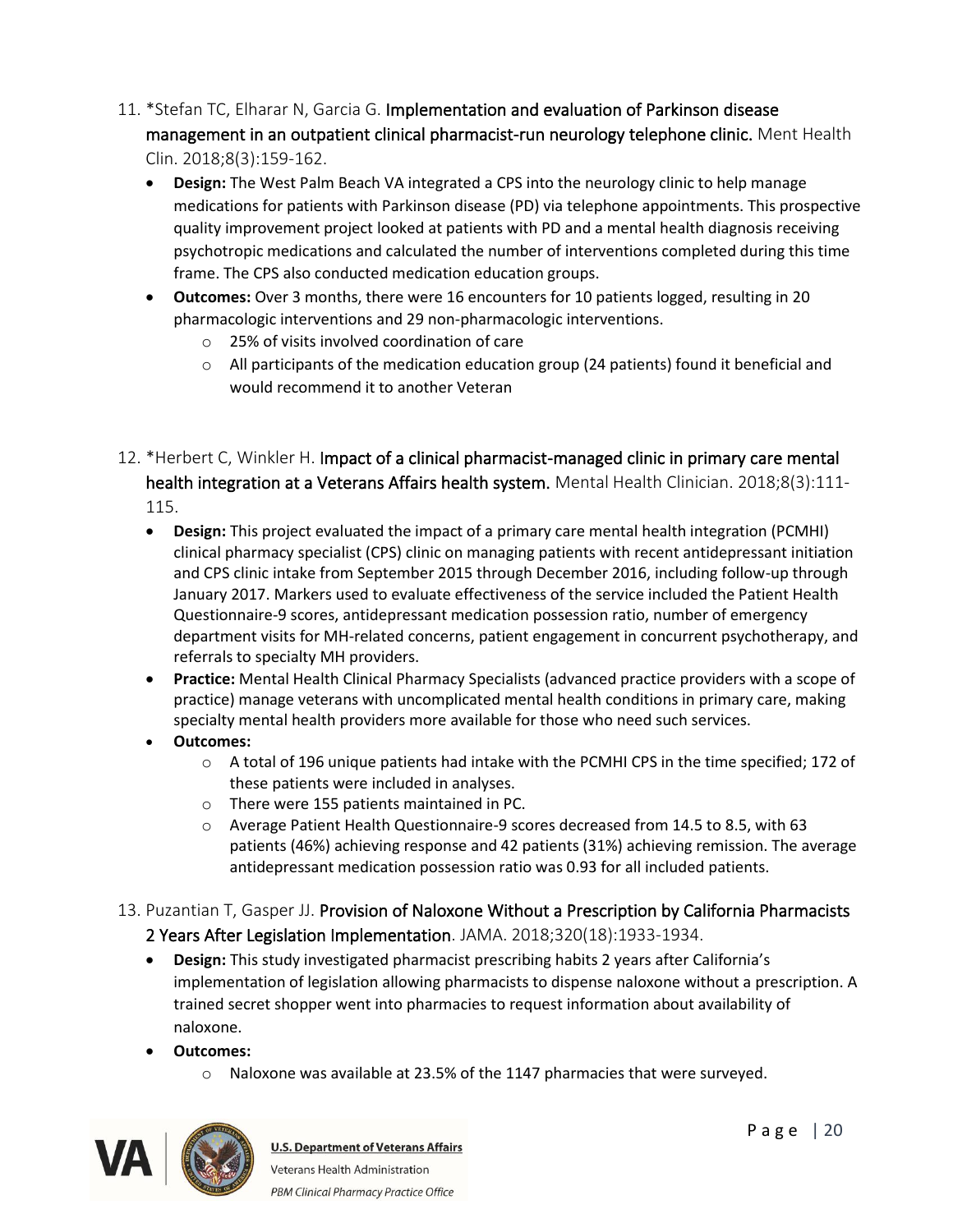- $\circ$  More chain pharmacies (31.6%) offered naloxone than independent pharmacies (7.5%; P < 0.001).
- o Most (83.6%) pharmacies offered nasal formulation of naloxone, however only 50.6% of pharmacies had it in stock at the time of questioning.
- 14. Butala N, Michell M, Williams A, Kneebusch J. CPNP 2019 Annual Meeting Poster Abstracts: Implementation of a Pharmacist-Driven Tardive Dyskinesia Screening. Mental Health Clinician. 2019;9(3):141-257.
	- **Design:** Riverside University Health System (RUHS) developed a pharmacist-driven screening tool to identify patients at higher risk of developing TD. The pharmacist-driven TD Screening Tool was implemented from August 20, 2018, to November 20, 2018. All patients admitted were screened daily by the clinical pharmacist. All patients who had 3 or more risk factors as determined by the TD Screening Tool were then screened for TD based on the validated AIMS tool.
	- **Outcomes:**
		- o There were 75 of the 390 patients (19%) who had 3 or more risk factors. 29 (39%) were too aggressive, disorganized, or refused participation, and 46 (61%) had an AIMS completed, of which 3 (7%) were positive.
		- o Although no patients were prescribed a VMAT-2 inhibitor, additional pharmacist interventions were made for 15 patients (33%).
		- $\circ$  The TD Screening Tool was not effective in increasing treatment but allowed for an increased number of AIMS to be conducted, optimizing standard of care
- 15. Pals H, Ng S. CPNP 2019 Annual Meeting Poster Abstracts: Innovative Integration of Clinical Pharmacy Services in a Certified Community Behavioral Health Clinic. Mental Health Clinician. 2019;9(3):141-257.
	- **Summary:** Descriptive report of pharmacist contributions to a CCBHC in rural Minnesota. One clinical pharmacist and one PGY-2 pharmacy resident are active in coordinating care with external providers, providing targeted medication therapy management, consult services, pharmacogenomic testing, and patient education. Additionally, pharmacists contribute to highquality care practices by presenting at grand rounds, developing evidence-based protocols and treatment algorithms, and conducting quality improvement projects.
	- **Outcomes:**
		- $\circ$  48 outpatient and 30 assertive community treatment (ACT) patients were seen, resulting in 148 and 110 drug therapy problems (DTPs) identified, respectively.
		- $\circ$  70 (63.6%) of the ACT patients' DTPs related to medical conditions, demonstrating the vital role pharmacists play in integrating physical health care.
- 16. \*Maryan S, Harms M, Mcallister E, Dejongh B. Comparison of clozapine monitoring and adverse event management in a psychiatrist-only and a clinical pharmacist-psychiatrist collaborative clinic. Ment Health Clin. 2019;9(2):70-75.
	- **Design:** A clinical pharmacist began seeing half of the patients managed with clozapine to determine pharmacist impact and identify barriers to clozapine use.
	- **Outcomes:**
		- o No difference was found between the pharmacist-run and usual care patient outcomes.

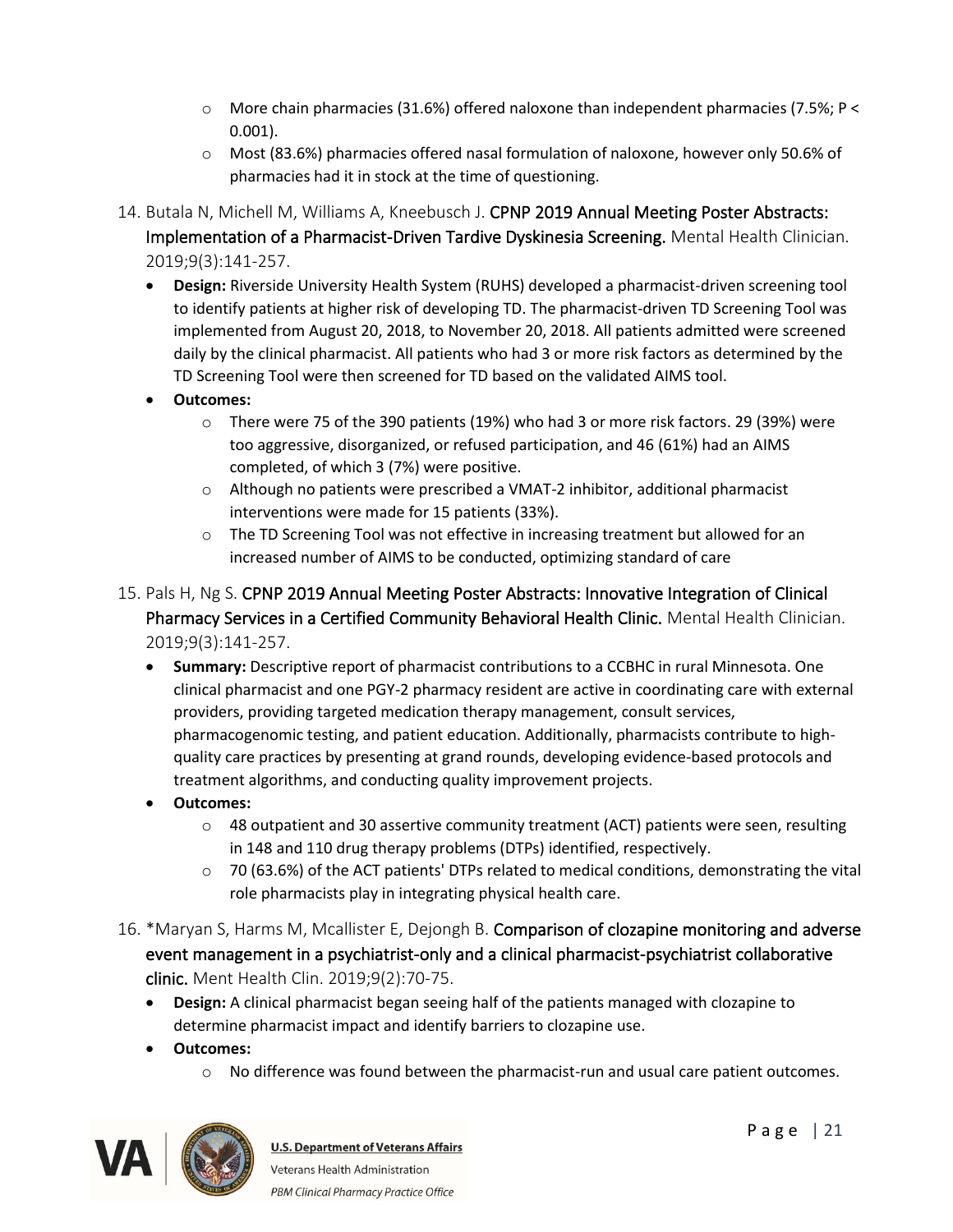- $\circ$  There was a decrease in number of antipsychotics, psychotropics, clozapine dose, and total cholesterol in those managed by the pharmacist.
- $\circ$  The biggest barrier to clozapine use noted by providers was patient refusal of monitoring.
- 17. \*Jensen A, Beam C, Douglass A, Brabson J, Colvard M, Bean J. Description of a Pharmacist-led Clinical Video Telehealth Group Clinic for Opioid Overdose Prevention and Naloxone Education. Mental Health Clinician. 2019; 9(4): 294-297.
	- **Design:** Single-center, descriptive analysis of adult patients across 2 VAMCs and 4 CBOCs from July-December 2016 who participated in pharmacist-run naloxone education groups.
	- **Practice:** Weekly pharmacist-run group for naloxone training including in-person or telehealth clinic visits. Veterans were referred by their opioid prescriber or identified by the clinic's CPS in addition to reaching out to Veterans identified as high risk using the Stratification Tool for Opioid Risk Mitigation (STORM) dashboard.
	- **Outcomes:**
		- $\circ$  During this timeframe of initiating the clinic, 1 pharmacist prescribed 21% of the entire health system's naloxone (of 82 naloxone prescribers total).
		- $\circ$  Patients with concomitant opioid and benzodiazepine prescriptions were more likely to be receiving their naloxone prescription through this clinic, rather than with their primary prescriber.
		- $\circ$  Substance use disorder patients were less likely to participate in this group clinic to obtain naloxone.
	- **Conclusion:** Owing to targeted efforts using the STORM dashboard, this modality of care was most successful at targeting patients with concomitant opioid and benzodiazepine prescriptions. These group clinics offering both in person and telehealth options to participate are a successful and innovative way to provide overdose education and naloxone distribution.
- 18. Coe AB, Bostwick JR, Choe HM, Thompson AN. Provider perceptions of pharmacists providing mental health medication support in patient-centered medical homes. J Am Pharm Assoc (2003). 2019;59(4):555-559.
	- **Design:** Likert-style survey requesting primary care providers' perceptions on various aspects of mental health care in their academic medical center, including thoughts on pharmacist-provided mental health medication management
	- **Outcomes:** 
		- o 85 respondents replied with an average of 11 years in practice
		- o Most providers indicated 26-50% of their patients had a mental illness, but they estimated they only referred <10% of them to mental health
		- o Majority felt access to psychiatric services were not acceptably timely
		- o Many felt confident prescribing antidepressants, but very few felt confident prescribing antipsychotics or mood stabilizers
		- $\circ$  Participants agreed it would be helpful to have a clinical pharmacist in clinic to increase comfort level with prescribing
		- o Barriers identified include lack of knowledge/training, low comfort in diagnosing severe psychiatric conditions, and access to psychiatry services

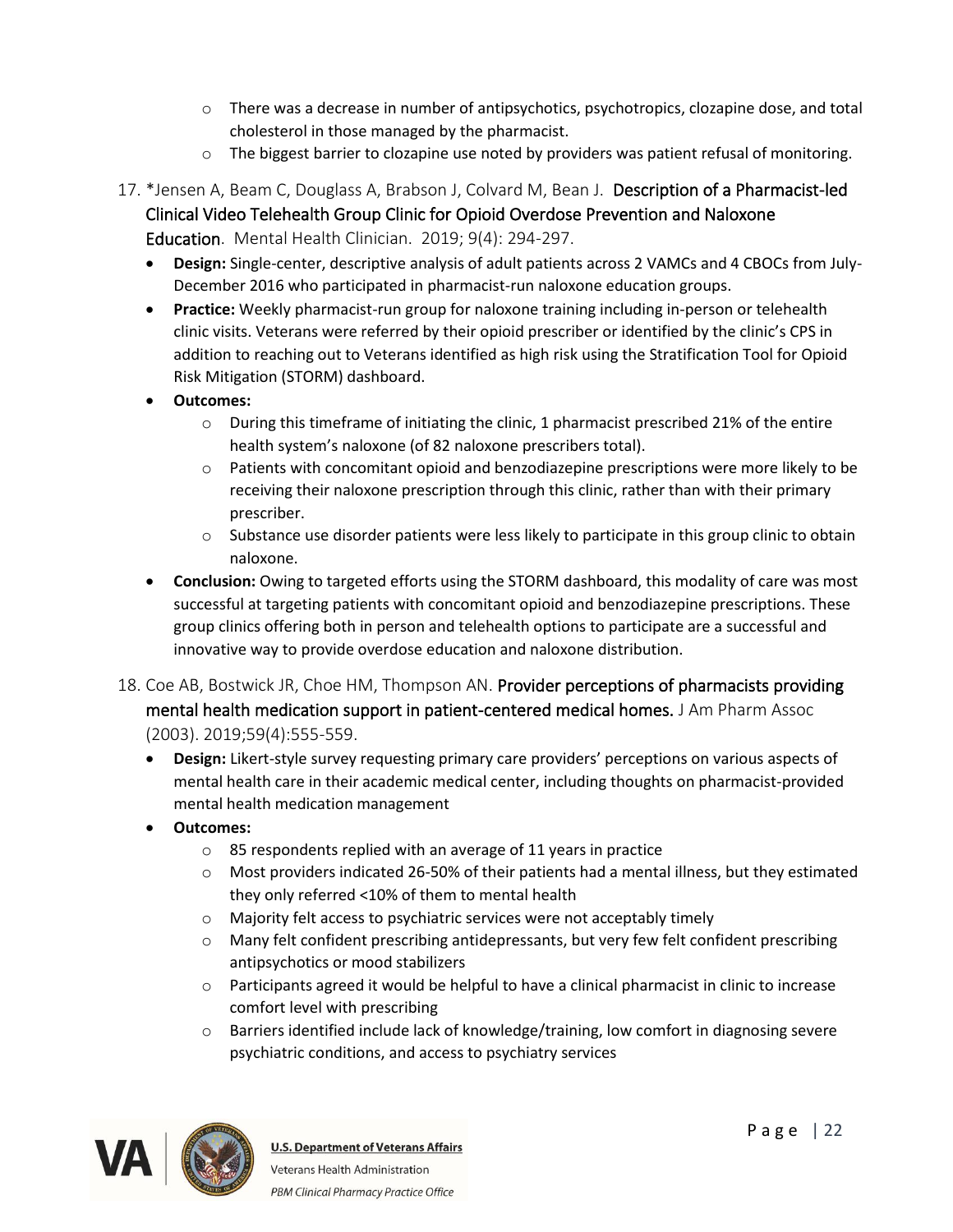- 19. \*Brunet N, Moore DT, Lendvai wischik D, Mattocks KM, Rosen MI. Increasing buprenorphine access for veterans with opioid use disorder in rural clinics using telemedicine. Subst Abus. 2020; e-pub ahead of print:1-8.
	- **Design:** Quality improvement project to increase availability of medication for opioid use disorder (MOUD) to Veterans, focusing on tele-prescribing buprenorphine to rural sites.
	- **Practices:** A psychiatric clinical pharmacist served as an internal facilitator by visiting with rural outpatient clinics' frontline staff/managers, providing MOUD education, supporting psychiatry providers, and briefing hospital leadership.
	- **Outcomes:**
		- $\circ$  12 Veterans were transferred to the rural telehealth buprenorphine clinic (home inductions: 2; monitored induction at CBOC: 4; transferred from another facility once telebuprenorphine was made available: 6)
		- $\circ$  9 of 12 remained on buprenorphine for a six-month time period after beginning buprenorphine telehealth services
	- **Results:**
		- o **Barriers identified:** concerns about legality of tele-prescribing controlled substances, conflicting interests of stake holders, and coordination with an existing buprenorphine program that required more attendance and abstinence than the tele-prescribing program.
		- o **Facilitative factors:** collective sense of mission to combat the opioid epidemic, pre-existing use and comfort with telemedicine in other contexts, and the rural prescriber's control over Veterans referred to tele-prescribers

### 20. \*Karst A, Colvard M, Bean J, Patel E, Pate R, Lister J. Impact of a mental health trainee

interdisciplinary program on a veteran population. Journal of the American College of Clinical Pharmacy. Accepted 22 January 2020; publication pending.

- **Design:** Six-year review following the implementation of a trainee-led interdisciplinary outpatient mental health team at a Veterans Affairs (VA) hospital, evaluating changes in measurement-based care (MBC).
- **Practices:** Longitudinal observation of changes in mental health symptom measurements in a team composed of a PGY-2 Psychiatric Pharmacy Resident, Clinical Postdoctoral Psychology Fellow, and a PGY-2 Psychiatry Resident.
- **Outcomes:** 
	- $\circ$  Statistically significant improvements seen in PHQ-9 (-6.00; p < 0.001), GAD-7 (-4.35; p < 0.001), and PCL-5 (-19.3; p < 0.001)
	- o Numerical reduction in mental health-related emergency department visits, psychiatric hospitalizations, and psychiatric hospital days
	- o Results support further study and incorporation of interdisciplinary care model in outpatient mental health
- 21. \*Barrett M, Ward S, Colvard M. Pharmacist-led telemental health transitions of care clinic improves antidepressant medication continuity posthospitalization. Mental Health Clinician. 2020;10(6):381-384.
	- **Design:** A pharmacist-led telemental health transitions of care clinic was created at a Veterans Affairs Medical Center to improve continuity of psychiatric medication therapy following discharge from an acute psychiatric hospitalization. This was a single-center, multi-site, retrospective cohort



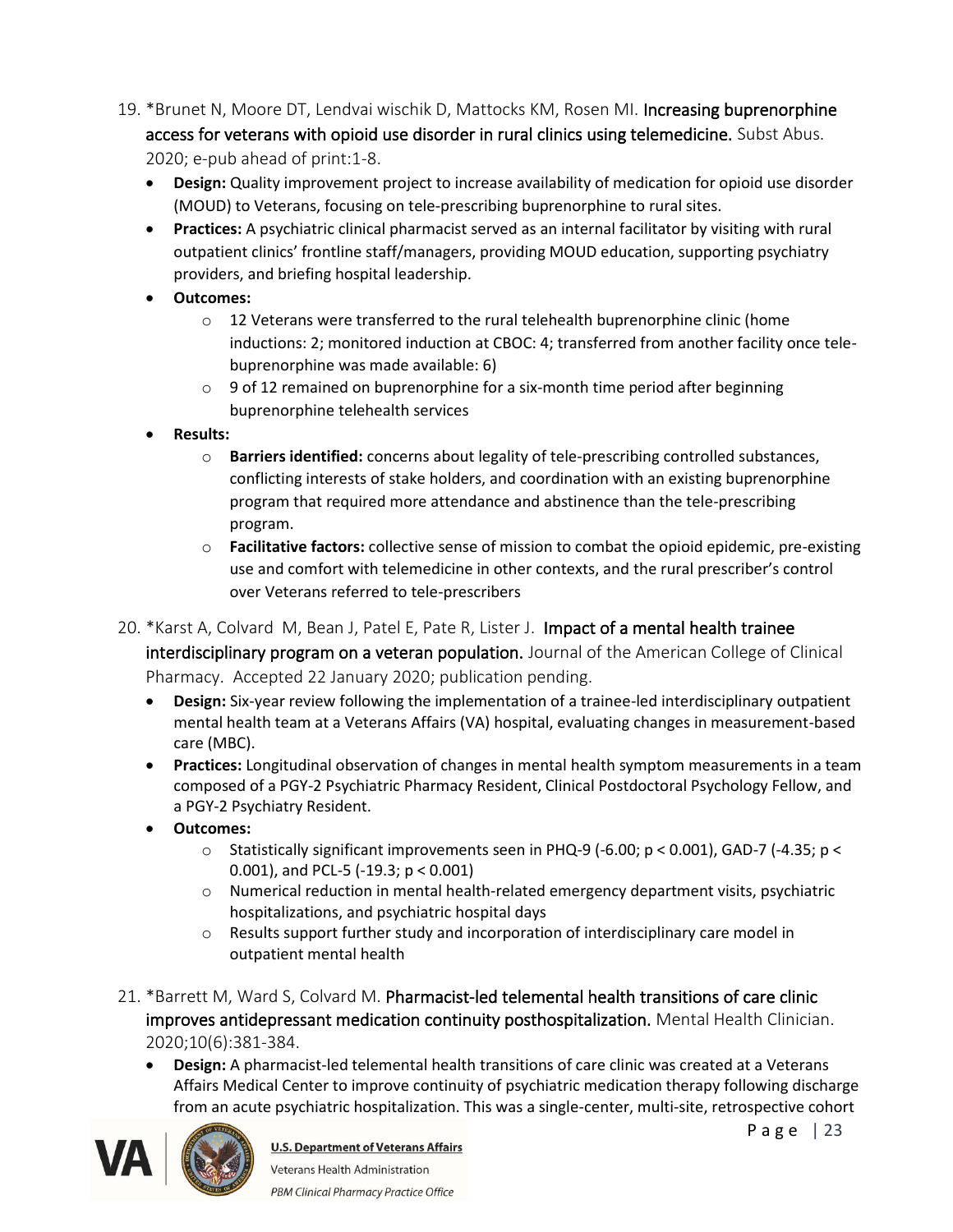study (historical cohort). Patients were referred to the pharmacist-led telemental health transitions of care (TOC) clinic after screening by the inpatient psychiatric pharmacist responsible for discharge medication counseling. A psychiatric pharmacy resident conducted all clinic appointments under the supervision of a board-certified psychiatric pharmacist.

- **Objectives:** The primary study objective was to determine the impact of a post-discharge pharmacist-led telemental health transitions of care clinic on improving antidepressant adherence rates after an acute psychiatric hospitalization. Secondary objectives included evaluation of rates of readmission to psychiatric hospitals, time to first mental health provider follow-up [including clinical pharmacy specialists, psychiatrists, and psychiatric nurse-practitioners], and characterization of various pharmacist interventions made during the clinic visit.
- **Results:** Patients enrolled in the clinic were more likely to maintain a medication possession ratio >0.8 within 90 days of discharge when compared to a historical control (100% vs 43%, P=0.035). The clinic also improved time to first mental health provider follow-up as seen by a statistically significant improvement in the number of patients seen within 14 days of discharge by a mental health provider (100% vs 43%, P=0.035).
- **Conclusion:** Pilot study results support that a pharmacist-led telemental health transitions of care clinic can improve antidepressant adherence after psychiatric hospital discharge and reduce time to post-discharge follow-up with a mental health provider. Results highlight the valuable role of psychiatric pharmacists in delivery of transitions of care services and support the expansion of current roles to improve outcomes after psychiatric hospitalizations.
- 22. Lee KC, Kim E, Kim J, et al. Development of an innovative adult attention-deficit hyperactivity disorder clinic. Mental Health Clinician. 2020;10(5):296-300.
	- **Background:** Pharmacist-psychiatrist collaborative clinic models in specialty mental health clinics are limited, and there has been only 1 report of a clinic focused on adult attention-deficit hyperactivity disorder (ADHD). This article describes the successful implementation of a pharmacist-psychiatrist collaborative practice agreement in an adult ADHD clinic at an academic medical center.
	- **Practice description:** Adult patients diagnosed with ADHD after a comprehensive assessment, including a full neuropsychological evaluation, were enrolled in the collaborative treatment clinic. During visits, the psychiatric pharmacist evaluated the patient's response to medication therapy, symptom improvement, side effects, and adherence. Pharmacist practice opportunities included psychiatric evaluation, medication management, medication counseling, and referral to auxiliary services.
	- **Results:** 58 patients and 774 patient encounters at the collaborative pharmacist-psychiatrist practice were reviewed. 573 office visits were completed, half of which were coded as pertaining to problems with moderate to high severity and lasting a minimum of 25 minutes. Using Medicare payment rates, the expected payment for these visits would be \$85,993 over 3 years.
	- **Conclusions:** Faculty and their respective departments felt that the partnership was successful. Clinics such as the one described in this article represent a significant opportunity for psychiatric pharmacists to meet the critical needs of patients with ADHD.
- 23. \*Terry H, Frazier E, Adler T, Yates D. Evaluation of provider satisfaction with mental health clinical pharmacy specialists in outpatient mental health clinics. Ment Health Clin [Internet]. 2020;10(3):76-79. DOI: 10.9740/mhc.2020.05.076.
	- **Background:** The inclusion of mental health clinical pharmacy specialists (MH-CPS) as part of interdisciplinary care teams at the William S. Middleton Memorial Veterans Hospital, among other Veterans Affairs (VA) sites, has led to increased access to mental health providers for patients. The



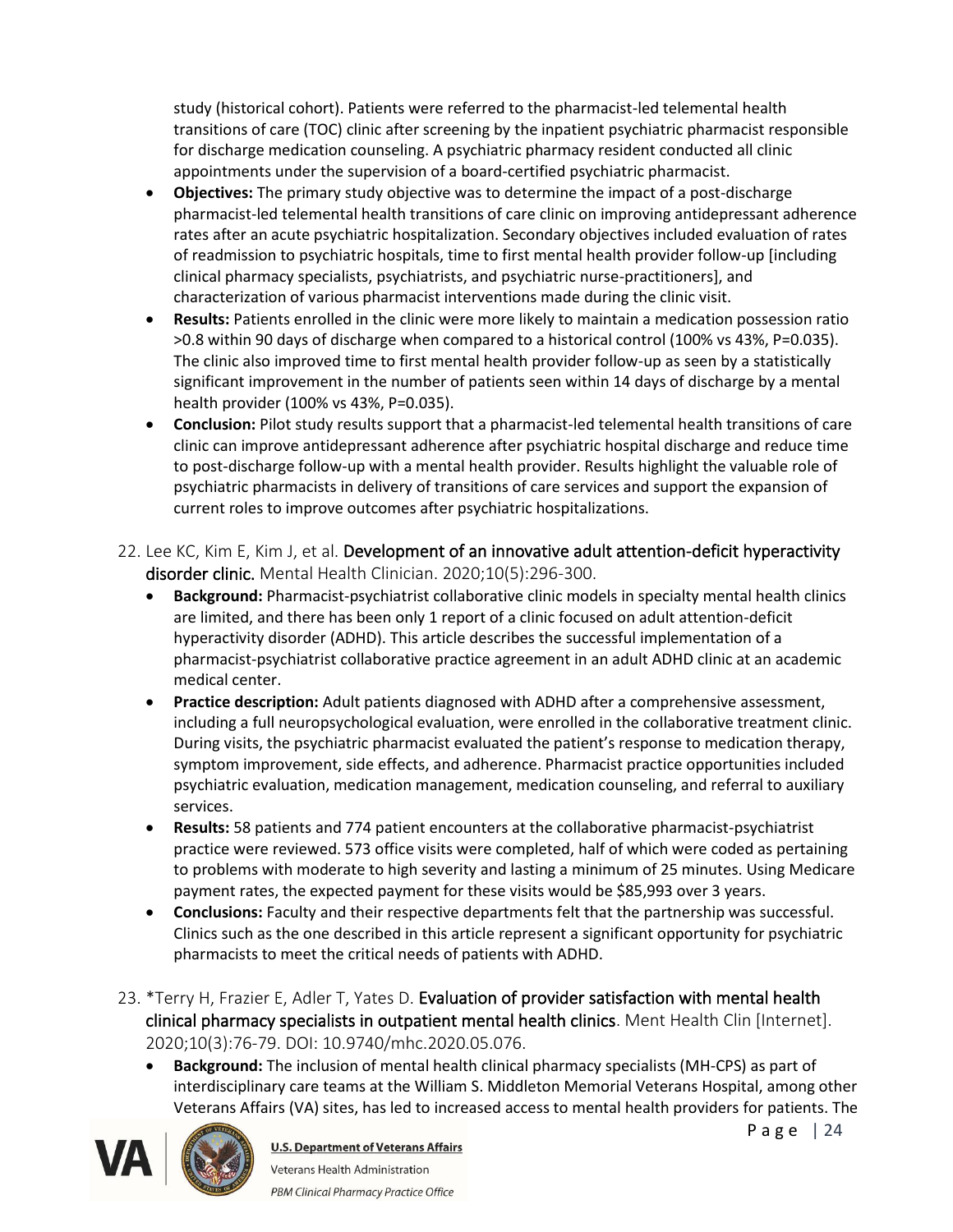limited number of psychiatric providers available and resulting greater need for mental health services could be mitigated through increased use of MH-CPS. This study surveyed non-pharmacist mental health providers' impressions of MH-CPS and identified areas for improvement for MH-CPS services.

- **Results:** In total, 38 surveys were completed with non-pharmacist mental health providers indicating overall satisfaction with MH-CPS across all evaluated criteria. The survey used a 5-point Likert scale to evaluate impressions of MH-CPS including clinical skills, knowledge, team contribution, and comfort level with MH-CPS. The median results for all survey items were either 4 (agree) or 5 (strongly agree), indicating support of MH-CPS in these roles. The median result across all responses for all components was 5 (strongly agree).
- **Conclusions:** Survey results reflected a positive impression of MH-CPS in the outpatient mental health clinic setting serving in roles similar to psychiatric providers within this VA site.
- 24. \*Moore T, Groppi J, Ourth H, Morreale A, Torrise V. Increasing access to care using clinical pharmacy specialist providers in outpatient mental health: successful practice integration within the Department of Veterans Affairs. J Am Pharm Assoc*.* 2020;60(5):S107-S112. DOI: 10.1016/j.japh.2020.03.011.
	- **Background:** This article summarizes the role and impact of the mental health clinical pharmacy specialist (MH-CPS) in outpatient Veterans Affairs (VA) mental health (MH) settings through successful practice integration into team-based care. There is a demonstrated need to transform the MH team to include clinicians focused on providing services to the growing population with MH conditions, and the expertise of the MH-CPS is presented as an asset to increase access to medication management services.
	- **Results:** From October 1, 2018 to September 30, 2019, there were 388,700 encounters by a VA MH-CPS, a 55.9% increase since the previous time period in fiscal year 2017. The MH-CPS provider improves access to care, clinical outcomes, and safety when deployed as direct patient care providers on VA interprofessional care teams. VA MH clinical pharmacy practice continues to demonstrate what the MH-CPS provider, practicing at the top of their license, can achieve as a core member in MH team-based care.
	- **Conclusions:** These foundational concepts can be applied to further expand MH clinical pharmacy practice into non-VA settings through the use collaborative practice agreements and integration into interprofessional care teams, improving access to patients in need of MH care.
- 25. \*Laguado SA, Steavenson R, Mehvar M. Areas of improvement in suicide risk identification, assessment, and risk mitigation documentation by mental health prescribers at a veterans affairs health care system. Adm Policy Ment Health. Published online January 5, 2021.
	- **Purpose:** Veterans have a suicide rate 1.5 times higher than the non-veteran population. The Department of Veterans Affairs (VA) implemented suicide risk screening recommendations in 2018. This project assessed the impact of mental health (MH) prescribers on these recommendations and identified areas of improvement.
	- **Methods:** Seventy MH Clinical Pharmacy Specialists (CPS) and 52 other MH prescribers were included. Patients with a positive question nine (from the Patient Health Questionnaire-9) and a same-day Columbia Suicide Severity Rating Scale (C-SSRS) between 11/01/18 and 11/01/19 at a VA system were reviewed. Completion of same-day Comprehensive Suicide Risk Evaluation (CSRE), same-day Suicide Prevention Safety Plan (SPSP), number of patients who were not offered naloxone despite access to opioids, and number of patients who were not offered a gunlock

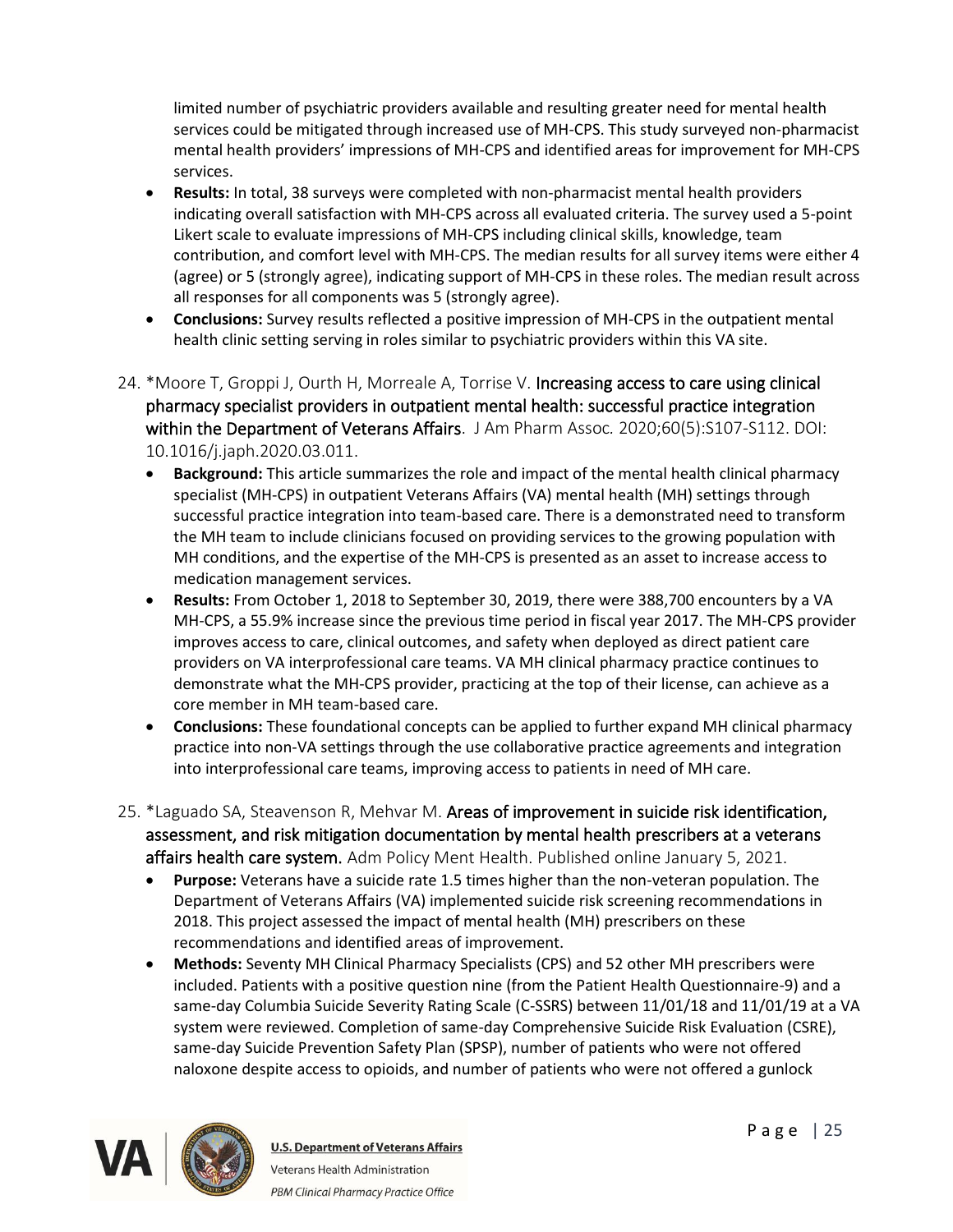despite access to firearms were compared between groups. Time from C-SSRS to suicidal behavior was compared between those who did and did not receive a same-day CSRE.

- **Results:** MH CPS were significantly more likely to complete a same-day CSRE (p = 0.0201) and SPSP (p < 0.001) when recommended. Naloxone outcomes were not assessed due to availability of only one data point. Rates of gunlock offers did not differ significantly between groups (Fisher's exact test, p = 0.3189) however there was no documentation stating why they were not offered when appropriate 40% of the time. Time to suicidal behavior did not vary across patients based on CSRE completion ( $p = 0.16$ ).
- **Conclusion:** MH CPS play an important role in suicide risk screening for veterans. There is a need for improvement regarding the offering and documentation of firearm risk mitigation strategies.
- 26. \*DeRonne BM, Wong KR, Schultz E, Jones E, Krebs EE. Implementation of a pharmacist care manager model to expand availability of medications for opioid use disorder. American Journal of Health-System Pharmacy. 2021;78(4):354-359.
	- **Overview:** This article provides an overview of a clinical pharmacist care manager (CPCM) model for medications for OUD (MOUD) treatment implemented within the Minneapolis Veterans Affairs Health Care System.
	- **Description of practice:** A Clinical Pharmacy Specialist (CPS) was appointed to lead an interdisciplinary committee including prescribers, nurses, psychologists, and other pharmacists practicing in primary care, pain management, and mental health to guide program development. Pharmacists were integral in program development and implementation and served as the main care providers. Four primary care pharmacists and three pharmacists with expertise in mental health expanded their practice to include MOUD management. This model allowed care for patients already established on MOUD therapy to be transitioned to a CPCM for ongoing management or interim coverage; it also allowed for facilitation of MOUD initiation. X-waivered prescribers were present at patient's initial visit and continued to see patients at least annually. Pain care modalities offered by the CPCM model included MOUD adjustments, non-opioid pain medication interventions, non-pharmacologic strategies, and referrals to other services.
	- **Results:** An interim evaluation of the program established that the proportion of patients with OUD receiving MOUD had increased (33.8% to 46.7%), with use of the program resulting in treatment of 109 unique patients during 625 visits. 47 of these patients were initiated on MOUD via direct facilitation by a CPCM. Results showed that this model also reduced workload for indemand prescribers.
	- **Discussion/conclusion:** The CPCM model of provision of MOUD expanded the pharmacist role in buprenorphine management. The need to increase the number of patients receiving MOUD led to the implementation of a CPCM model. The program was effectively implemented into practice and expanded the availability of MOUD, which allowed patients to access treatment in multiple care settings.
- 27. \*Mailloux LM, Haas MT, Larew JM, DeJongh BM. Development and implementation of a physician-pharmacist collaborative practice model for provision and management of buprenorphine/naloxone. Mental Health Clinician. 2021;11(1):35-39.
	- **Introduction:** Physician-pharmacist collaborative practice models (PPCPM) decrease barriers and increase access to medications for opioid use disorder (MOUD) but are not routine in practice. The purpose of the quality improvement initiative described here is to develop and implement a PPCPM for management of patients on MOUD with buprenorphine/naloxone in order to minimize provider burden, expand access to treatment, and enhance overall patient care.

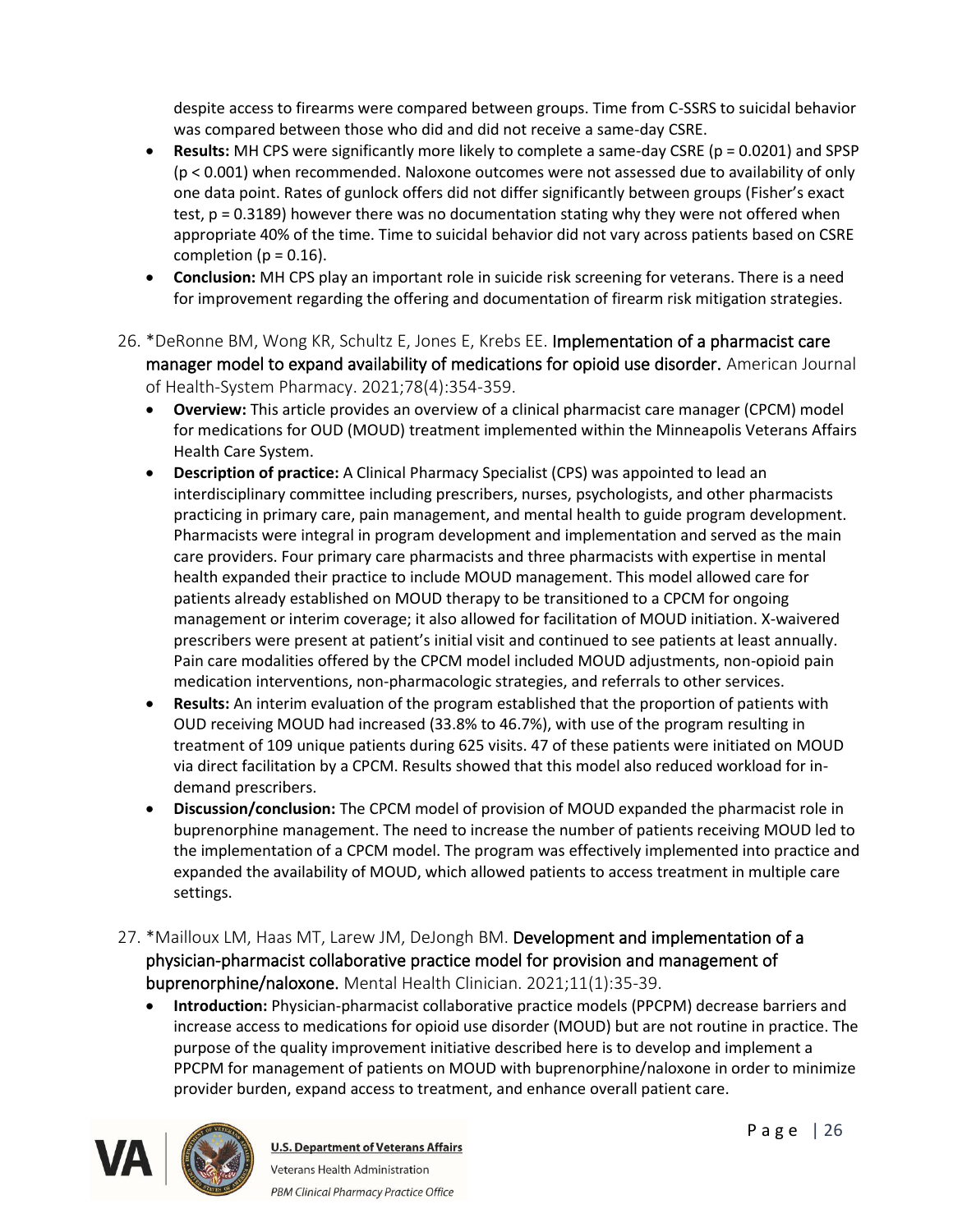- **Methods:** A PPCPM for management of patients on MOUD with buprenorphine/naloxone was piloted in an outpatient substance use disorder clinic. Approximately 4 hours per week were dedicated to physician-pharmacist collaborative medical appointments for a 5-month trial period. The pharmacist met with the patient first and then staffed the case with the collaborating psychiatrist. Descriptive data from PPCPM appointments was collected and compared to data from psychiatrist-only appointments.
- **Results:** 25 patients were seen over 44 appointments with an estimated 33 hours of psychiatrist time saved. Average initial and end buprenorphine doses, urine drug screen (UDS) results, and mental health (MH) medication interventions were similar between patients seen in PPCPM appointments compared with those seen in psychiatrist-only appointments. Collection of UDS, identification and management of MOUD adherence issues, referrals to other services, and medication reconciliation interventions were more frequent in PPCPM appointments.
- **Discussion:** Implementation of a PPCPM allowed for provision of a similar level of care regarding MOUD and MH-related medication management while saving psychiatrist time.
- 28. \*Smith A, Hansen J, Colvard M. Impact of a pharmacist-led substance use disorder transitions of care clinic on postdischarge medication treatment retention. J Subst Abuse Treat. 2021;130:108440. DOI: 10.106/j.jsat.2021.108440.
	- **Background:** This was a single-center, multisite, retrospective, observational cohort study conducted at a dual campus Veterans Affairs (VA) medical center. The study received exempt status following review by the facility Institutional Review Board. Transitions of care/interim medication management per pharmacist-led substance use disorder (SUD) transitions of care telephone clinic following inpatient hospitalization during the study period. The clinic was run by psychiatric pharmacy residents under supervision of a board-certified psychiatric pharmacist.
	- **Results:** The primary endpoint of combined retention rates as measured by continuous, multiinterval measure of medication acquisition for buprenorphine/naloxone and extended-release naltrexone was statistically significant for the intervention group compared to the control group at 1 month (77.3% ± 39.2 vs. 56.8% ± 46.4, p = 0.004) and 3 months (71.4% ± 36.6 vs. 48% ± 43.9, p = 0.0002)
	- **Conclusion:** Study results highlight the importance of coordination of care for patients with opioid use disorder (OUD) and alcohol use disorder (AUD) initiating medication treatment during inpatient admission and the role advanced practice pharmacists can play in improving access and outcomes. Implementation of similar clinics nationally may improve outcomes for patients with OUD and AUD.
- 29. Costa T, Zhang M. The innovative role of an "opioid overdose prevention pharmacist" at a mental health teaching hospital. Am J Health Syst Pharm. 2021. 8;78(4):292-296. DOI: 10.1093/ajhp/zxaa407.
	- **Background:** This article describes the history and rationale for development of a temporary position for an "opioid overdose prevention pharmacist" at a mental health teaching hospital setting, and how this was eventually expanded into a permanent position.
	- **Conclusions:** The Opioid Overdose Prevention Initiative demonstrated the role of pharmacists in harm reduction, especially naloxone provision and education. Organizational support and interprofessional collaboration, along with the federal and provincial governments' support for

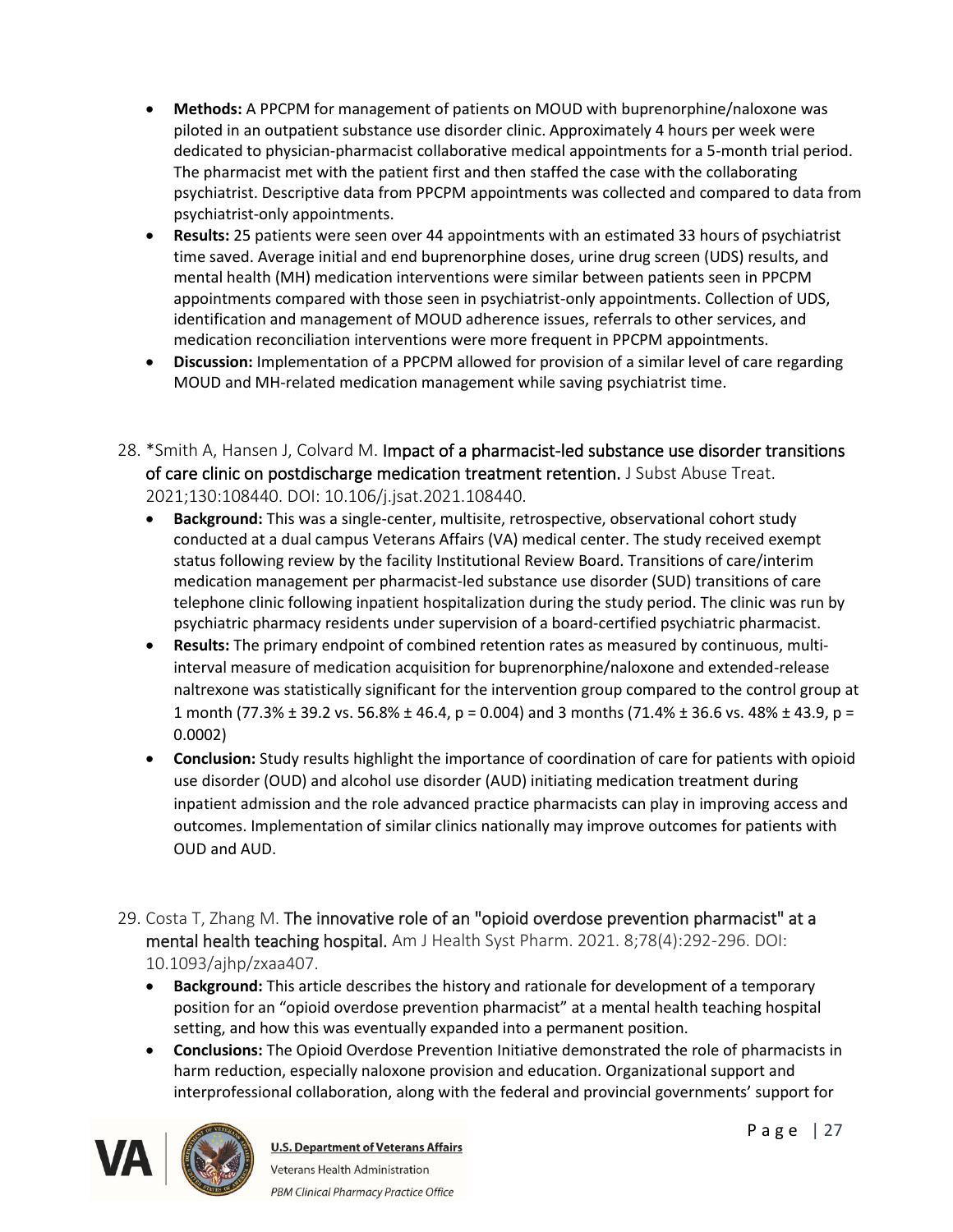pharmacists' role in harm reduction and reimbursement for take-home naloxone kits and training, were key in creating and facilitating the success of this initiative.

#### <span id="page-27-0"></span>*Inpatient Services*

### *1980-2000*

- 1. Inoue F. A clinical pharmacy service to reduce psychotropic medication use in an institution for mentally handicapped persons. Ment Retard 1982;20:70–4.
	- **Design:** Retrospective chart review with historic control (before-after design) of 680 patients with behavioral disturbances in an institution for mentally handicapped persons over a five-year period.
	- **Practices:** Pharmacists performed drug management review (drug monitoring, treatment recommendations), and were permitted to order laboratory tests under protocol.
	- **Outcomes:**
		- o 45% decrease in number of psychotropic drugs prescribed
		- $\circ$  50% of patients with improved cognitive function after treatment changes
		- o 8% of patients with symptom worsening after treatment changes
- 2. Stimmel GL, McGhan WF, Wincor MZ, et al. Comparison of pharmacist and physician prescribing for psychiatric inpatients. Am J Hosp Pharm 1982;39:1483–6.
	- **Design:** Retrospective cohort study of 158 prescriptions for hospitalized psychiatric patients with various disorders in a small inpatient HMO psychiatric facility. Expert clinical judges graded pharmacist/physician prescribing practices based on prescribing quality guidelines by the American Psychological Association. 38 prescriptions were completed by the pharmacist, 120 were completed by physicians as standard practice.
	- **Practices:** Pharmacists were allowed to prescribe under protocol with the supervision of a physician (certified as prescribers).
	- **Outcomes:** Pharmacist prescribing was comparable to physician prescribing for anticholinergics, but significantly better for antipsychotics and antidepressants.
- 3. Morton WA, Mendenhall AR, Windsor PG, Lydiard B. Clinical psychopharmacy consultations: acceptance of recommendations on an adult inpatient psychiatric unit. Hosp Pharm. 1995;30(9):786–90.
	- **Design:** Retrospective evaluation of 135 pharmacist interventions in an adult psychiatric hospital following referral by a physician.
	- **Practices:** A pharmacist recommended clinical interventions.
	- **Outcomes:** 79% of pharmacist recommendations were implemented.
- 4. Dorevitch A, Perl E. The impact of clinical pharmacy intervention in a psychiatric inpatient hospital. J Clin Pharm Ther. 1996;21:45–8.
	- **Design:** Prospective evaluation of 109 physician-initiated consultations with a clinical pharmacist over a one-year period.
	- **Practices:** Clinical pharmacists provided recommendations regarding drug therapy changes, dosing schedule changes, preventative measures, medication side effects, and laboratory tests or monitoring parameters.
	- **Outcomes:**
		- o 67.9% of patients exhibited a very satisfactory or satisfactory response to clinical pharmacist recommendations.

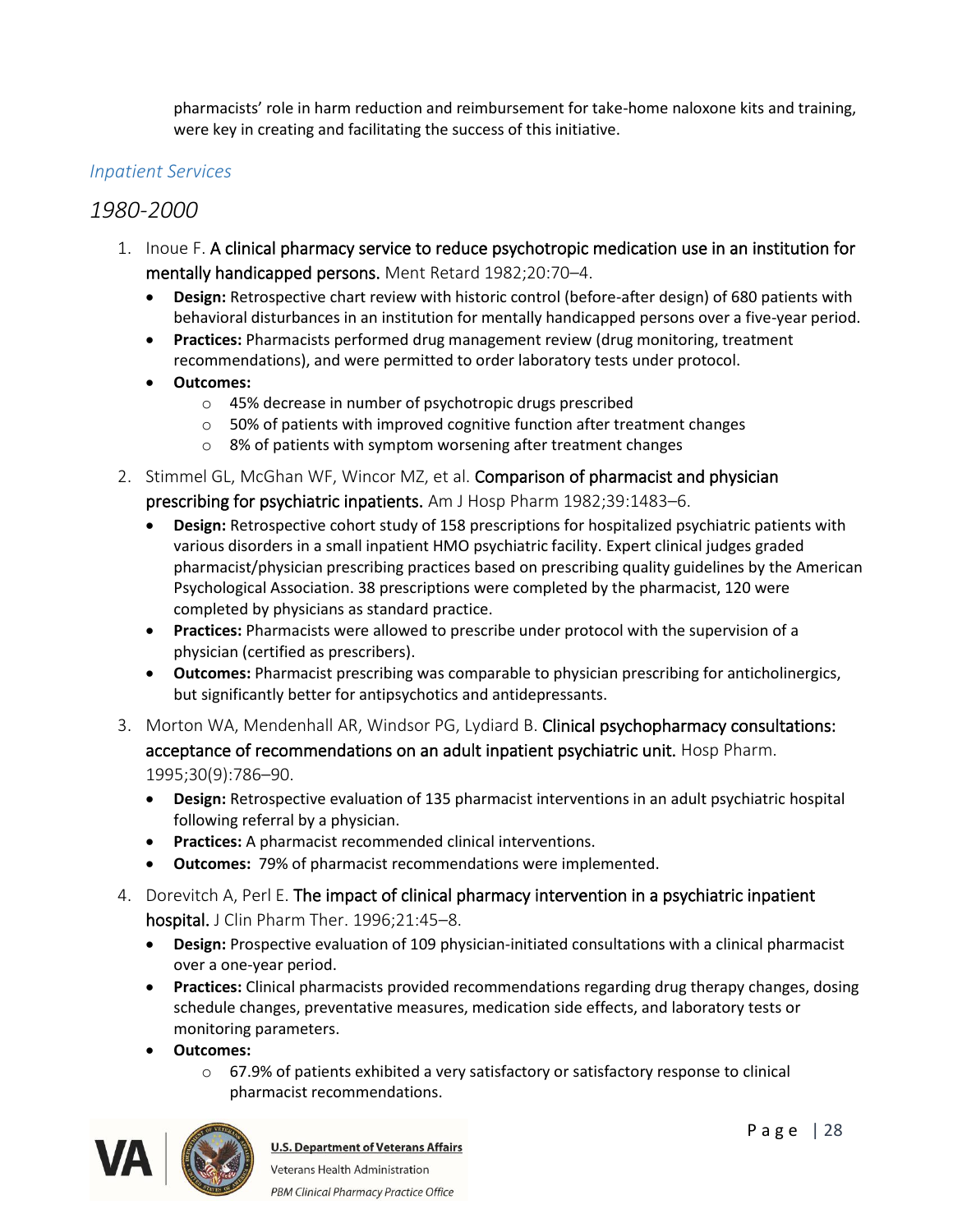## *2001-Present*

- 1. Shaw H, Mackie CA, Sharkie I. Evaluation of effect of pharmacy discharge planning on medication problems experienced by discharged acute admission mental health patients. Int J Pharm Pract. 2000;8(2):144–53.
	- **Design:** Randomized controlled trial of 51 acute care psychiatric patients (46 control) at a large psychiatric hospital over a 12-week period post-discharge.
	- **Practices:** Pharmacists educated patients about their medications, developed discharge summaries for use by community pharmacist, and conducted follow up visits.
	- **Outcomes:** 
		- o Drug knowledge improved and maintained at 12 weeks
		- o Increased compliance and fewer medication problems at 12 weeks
- 2. Canales PL, Dorson PG, Crismon ML. Outcomes assessment of clinical pharmacy services in a psychiatric inpatient setting. Am J Health Syst Pharm. 2001;58(14):1309–16.
	- **Design:** Prospective cohort study of acute psychiatric inpatients in a state psychiatric facility over a six-month period. 45 patients were in the active group and 48 patients were in the control group.
	- **Practices:** Pharmacists were responsible for attending treatment team meetings, performing baseline assessments and weekly reviews, monitoring for adverse reactions, making pharmacological treatment recommendations, providing patient/provider education, and completing discharge counseling.
	- **Outcomes:** 
		- o Improved clinical outcomes
		- o Decreased rates of drug-induced adverse effects
- 3. Virani A, Crown N. The impact of a clinical pharmacist on patient and economic outcomes in a child and adolescent mental health unit. Can J Hosp Pharm. 2003;56(3):158–62.
	- **Design:** Prospective evaluation and retrospective cost analysis of 48 pharmacist interventions in a pediatric mental health setting.
	- **Practices:** Pharmacists conducted (or recommended?) clinical interventions.
	- **Outcomes:**
		- o 98% of pharmacist recommendations were implemented.
		- o 86% of interventions were assessed as having a positive effect on patient care.
		- o 14% decrease in drug cost per patient-day
		- o 21% decrease in total drug costs
- 4. McKee J, Cleary S. High-risk, high-alert medication management practices in a regional state psychiatric facility. Hosp Pharm. 2007;42(4):323–30.
	- **Design:** Historical control study of 551 patients taking lithium, clozapine, or warfarin in a state psychiatric facility over a 21-month period.
	- **Practices:** Pharmacists performed enhanced clinical monitoring of laboratory results for high-risk patients taking lithium, clozapine, or warfarin.
	- **Outcomes:**

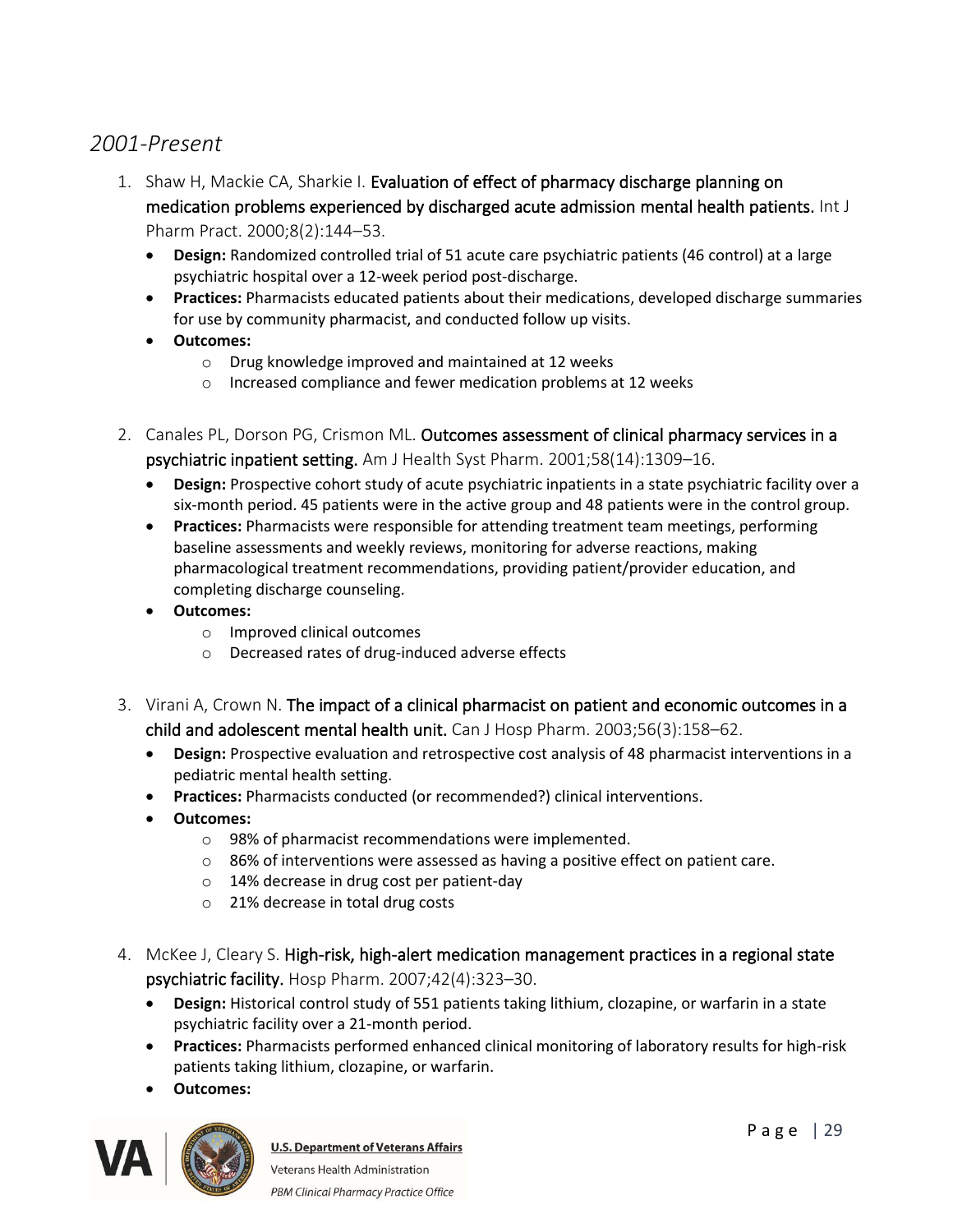- o Adverse drug reactions decreased from 6% to 3% for lithium, from 2% to 1% for clozapine, and increased from 0 to 0.5% for warfarin.
- 5. \*Lacey J. Miller and Rachel E. Grande (2015) Clozapine-induced myocarditis may warrant cardiac monitoring protocol. Mental Health Clinician: March 2015, Vol. 5, No. 2, pp. 82-87. [Clozapine-induced myocarditis may warrant cardiac monitoring protocol](https://doi.org/10.9740/mhc.2015.03.082)
	- **Summary:** 
		- $\circ$  Case report from VA Palo Alto Health Care system of a 24-year-old Filipino male with schizoaffective disorder, bipolar type, who was started on clozapine during a 5150 admission. Clozapine dose was titrated up to 125 mg over 17 days.
		- $\circ$  On day 14 of clozapine treatment, the patient complained of chills, a nonproductive cough, sore throat, headache, and fatigue with no chest pain. Patient was febrile and tachycardic. Cardiology service consulted, and workup revealed elevated troponin-1, creatinine phosphokinase, and C-reactive protein. B-type natriuretic peptide was within normal limits, with a high normal erythrocyte sedimentation rate. Cardiology diagnosed patient with clozapine-induced myocarditis, and clozapine was discontinued on day 17.
		- $\circ$  Three days after clozapine discontinuation, all laboratory values returned to normal limits and myocarditis was determined to likely be related to clozapine after calculating the Naranjo scale.
		- $\circ$  Cardiology service discussed that clozapine retrial could be possible if this patient decompensates in the future, but would require careful monitoring and coordination with the cardiology service.
	- **Outcomes:**
		- $\circ$  Two changes were made to clozapine monitoring at VA Palo Alto after this case: 1) monitoring of troponin-1, CRP, and CPK within 7 days of clozapine initiation and 2) these labs are then checked weekly for the first month. Additionally, a nursing assessment note was created for daily assessment of clozapine related side effects and to have increased clinical oversight for clozapine new starts.
- 6. \*Koch J, Ward S, Thomas C. Implementation and results of a symptom-triggered opioid withdrawal protocol at a Veterans Affairs medical center. Ment Health Clin [Internet]. 2017;7(6):282-6. DOI: 10.9740/mhc.2017.11.282. PMCID: PMC6007729.
	- **Design:** This is a 2-phase project. In phase 1, authors developed a symptom-triggered opioid withdrawal protocol using the Clinical Opiate Withdrawal Scale for assessment and buprenorphine/naloxone or clonidine for treatment. In phase 2, a retrospective cohort analysis was conducted comparing outcomes between group 1 (before protocol initiation) and group 2 (after protocol initiation with clonidine), and group 3 (after protocol initiation with buprenorphine/naloxone.)
	- **Outcomes:**
		- o Primary outcome: duration in days of administration of buprenorphine/naloxone or clonidine for detoxification was found to be statistically significant in favor of the protocol (clonidine: P=0.0064, -1.17 days; buprenorphine/naloxone: P=0.0267, -1.05 days).
		- $\circ$  Secondary outcome: sobriety 3 months after index admission in patients who were maintained on buprenorphine/naloxone was found to be statistically significant (P=0.0096).
		- o No statistically significant difference:

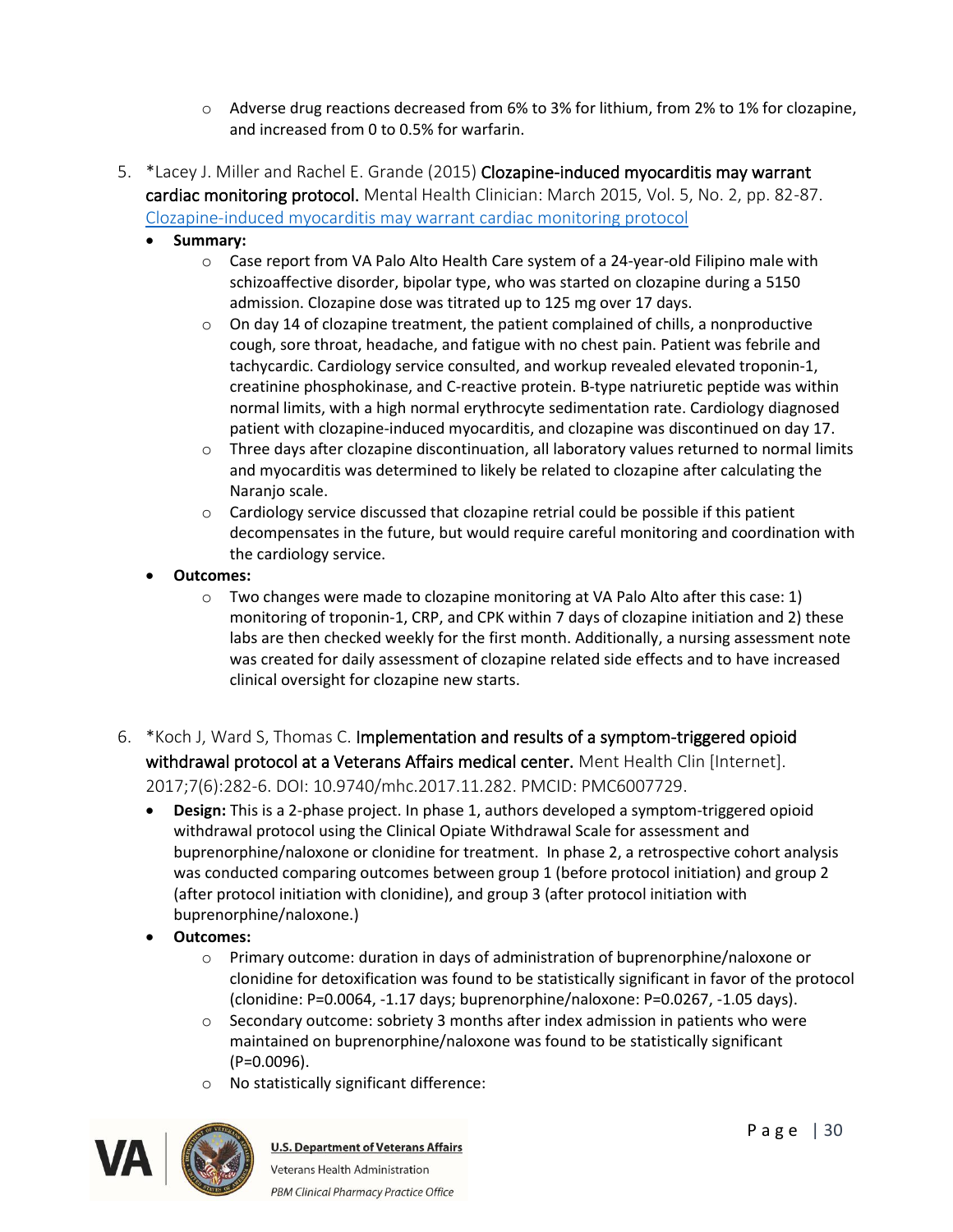- The before protocol and after protocol groups did not differ significantly in the total duration of hospitalization in days. Mean hospitalization duration before protocol initiation was 4.64 days compared with 5.66 days (P=0.3137) after protocol initiation in individuals who received buprenorphine/naloxone.
- Substance abuse treatment program (SATP) participation before and after protocol adoption did not differ significantly (clonidine group: *P* = 0.6609; buprenorphine group: *P* = 0.0537), nor did sobriety at 3 months after index admission (clonidine group: *P* = 0.0978; buprenorphine group: *P* = 0.1744).
- The detoxification durations for groups 2 and 3 were compared, and there was no statistically significant difference (*P* = 0.6382).
- For further evaluation of the differences in SATP participation and 3-month opioid sobriety rates before and after protocol implementation, the clonidine and buprenorphine/naloxone groups were combined. There was no statistically significant difference detected for either SATP participation (*P* = 0.1791) or 3 month opioid sobriety rates (P= 0.0627).
- **Conclusion:** Implementation of a symptom-triggered opioid withdrawal protocol decreased the duration in days that buprenorphine/naloxone or clonidine was administered for detoxification purposes.
- 7. Rainey CA, Palmer MC. Impact of the addition of a clinical pharmacist to a community hospital psychiatric consult liaison team. Ment Health Clin [Internet]. 2020;10(5):301-304. DOI: 10.9740/mhc.2020.09.301.
	- **Background:** This analysis assessed the impact of adding a clinical psychiatric pharmacist to a community hospital inpatient psychiatric consult liaison team, which previously consisted of a psychiatrist and behavioral health social worker. Each patient consulted to the psychiatry team was reviewed by the clinical pharmacist. A medication history and reconciliation was completed by the pharmacist for every patient, and select patients were also interviewed by the pharmacist. Patients who were interviewed by the pharmacist were determined based on the pharmacist's discretion, but cases of polypharmacy were prioritized. Recommendations made by the clinical pharmacist were tracked over a 9-month period.
	- **Results**: During that time frame, 1295 patient consults were received by the team and reviewed by the pharmacist. From these, 596 recommendations were made by the pharmacist in a total of 370 patients. The largest proportion of identified opportunities for intervention were related to admission medication reconciliation, equating to about 30% of recommendations. Optimization of safe medication use had the second largest proportion of recommendations, at approximately 27%. Recommendations were accepted by the consulting psychiatrist more than 80% of the time overall. Acceptance rates for various types of recommendations included: 99% of recommendations related to lab ordering, 83% of those related to medication initiation, 81% of those related to change in medication dose, and 81% of those related to discontinuation of a medication.
	- **Conclusion**: Integration of a clinical psychiatric pharmacist into a psychiatric consult team demonstrated multiple benefits, with the largest area of impact on medication reconciliation.
- 8. Butala N, Williams A, Kneebusch J, Mitchell M. Impact of a pharmacist-driven tardive dyskinesia screening service. Ment Health Clin [Internet]. 2021;11(4):248-253. DOI: 10.9740/mhc.2021.07.248.